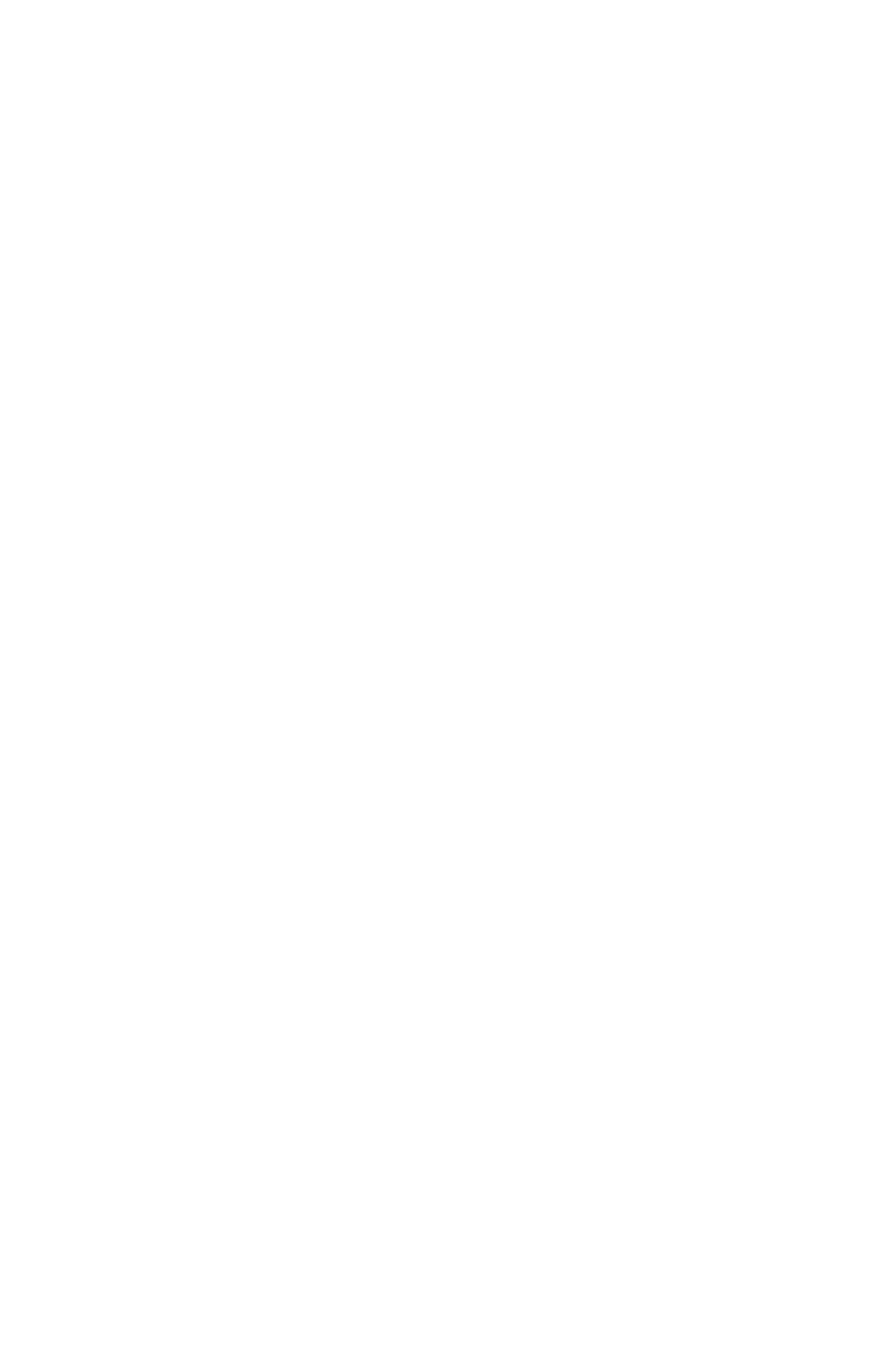# **TABLE OF CONTENTS**

| Introduction and summary of argument  2                                                                                                                                                                             |  |  |  |  |
|---------------------------------------------------------------------------------------------------------------------------------------------------------------------------------------------------------------------|--|--|--|--|
|                                                                                                                                                                                                                     |  |  |  |  |
| I. The undisputed facts confirm that the<br>school lawfully proscribed Petitioner's on-<br>duty religious activities because they<br>created an intolerable risk of violating the                                   |  |  |  |  |
| A. The parties present the Court with two<br>distinct sets of facts, but the undisputed<br>facts relied on by the district court and                                                                                |  |  |  |  |
| B. Petitioner's dismissal was justified by the<br>school's interest in avoiding the<br>appearance of openly endorsing religion,<br>as well as the actual coercion of school<br>children in their religious views 11 |  |  |  |  |
| II. Even if this Court adopts Petitioner's view<br>of the facts, it still cannot rule in his favor<br>while remaining faithful to existing<br>precedent concerning the First Amendment                              |  |  |  |  |
| A. Petitioner's claim fails under this Court's<br>current precedent restricting the First<br>Amendment rights of public employees  15                                                                               |  |  |  |  |
| B. The Court cannot rule in Petitioner's<br>favor on his First Amendment claim<br>while leaving extant precedent intact 18                                                                                          |  |  |  |  |
|                                                                                                                                                                                                                     |  |  |  |  |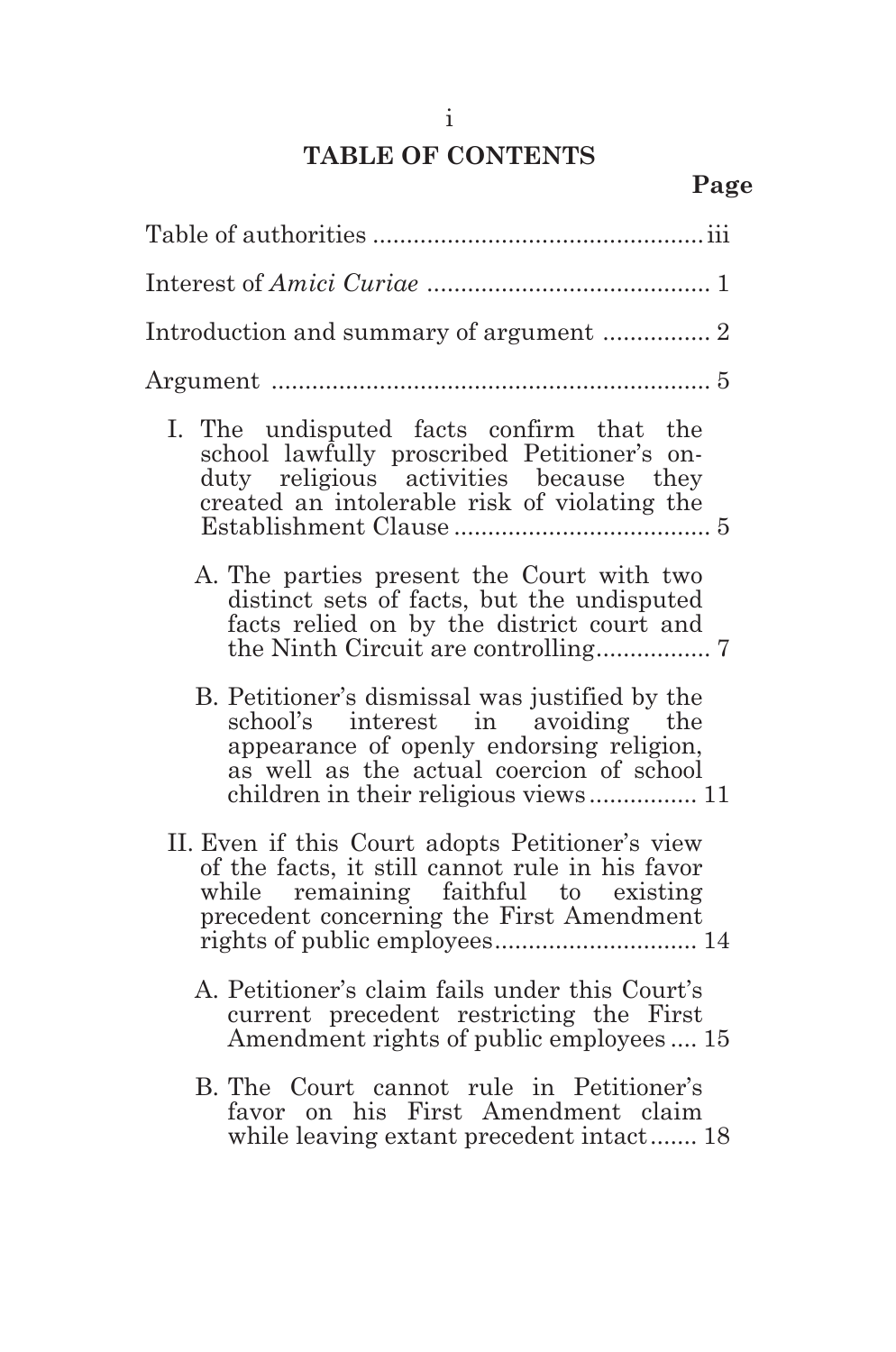| C. If this Court is intent on ruling for<br>Petitioner on the First Amendment claim,<br>it must modify existing precedent in a<br>principled way that ensures the rights of |
|-----------------------------------------------------------------------------------------------------------------------------------------------------------------------------|
| 1. Modification of existing precedent<br>would be appropriate because it has<br>proven unworkable and inadequate for<br>the protection of important First                   |
| 2. If this Court decides to re-examine its<br>precedent in this area, it should<br>establish clear rules protecting public-                                                 |
|                                                                                                                                                                             |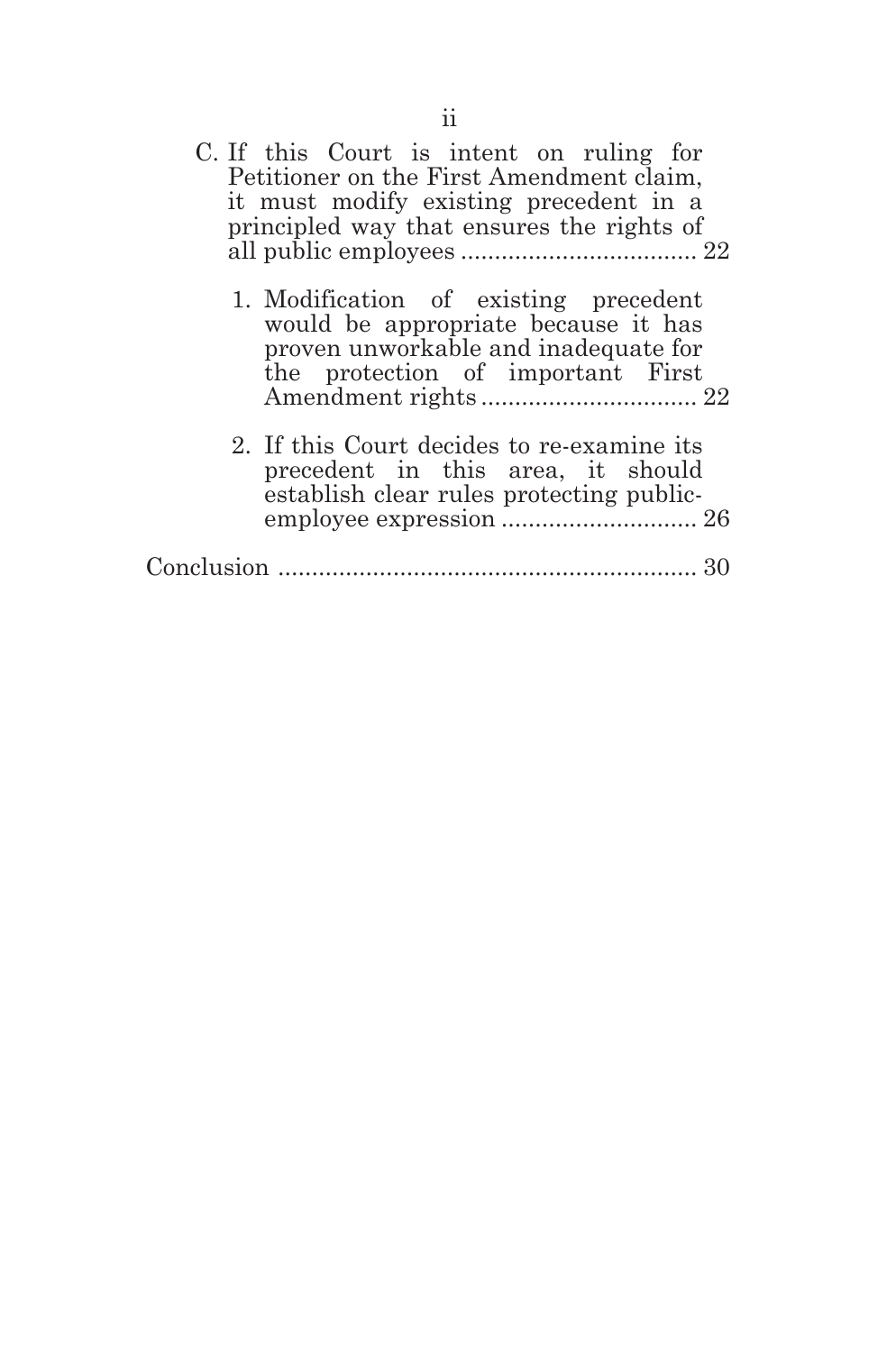## **TABLE OF AUTHORITIES**

| Cases                                                                                            | Pages |
|--------------------------------------------------------------------------------------------------|-------|
|                                                                                                  |       |
| Borough of Duryea v. Guarnieri, 564 U.S. 379                                                     |       |
|                                                                                                  |       |
| Caperton v. A.T. Massey Coal Co., 556 U.S. 868                                                   |       |
|                                                                                                  |       |
| $(2009) \dots 14$ $\textit{Citizens United v. FEC}, 558 \text{ U.S. } 310 \ (2010) \dots 19, 20$ |       |
| City of San Diego v. Roe, 543 U.S. 77 (2004) 29                                                  |       |
| Daniels v. City of Arlington, 246 F.3d 500 (5th                                                  |       |
|                                                                                                  |       |
| Edwards v. Aguillard, 482 U.S. 578 (1987)  12                                                    |       |
| Evans-Marshall v. Bd. of Educ., 624 F.3d 332                                                     |       |
|                                                                                                  |       |
| Fox v. Traverse City Area Pub. Sch. Bd. of                                                       |       |
| Educ., 605 F.3d 345 (6th Cir. 2010)  24                                                          |       |
| Garcetti v. Ceballos, 547 U.S. 410 (2006) passim                                                 |       |
| Janus v. AFSCME Council 31, 138 S. Ct. 2448                                                      |       |
|                                                                                                  |       |
| Kennedy v. Bremerton Sch. Dist., 443 F. Supp.                                                    |       |
|                                                                                                  |       |
| Kennedy v. Bremerton Sch. Dist., 991 F.3d 1004                                                   |       |
|                                                                                                  |       |
| Kennedy v. Bremerton Sch. Dist., 4 F.4th 910                                                     |       |
|                                                                                                  |       |
| Lamb's Chapel v. Ctr. Moriches Union Free                                                        |       |
|                                                                                                  |       |
| Lane v. Franks, 573 U.S. 228 (2014)  26                                                          |       |
| Lee v. Weisman, 505 U.S. 577 (1992) 12                                                           |       |
| Mahanoy Area Sch. Dist. v. B.L., 141 S. Ct.                                                      |       |
| 2038 (2021)<br>Mayer v. Monroe County Cmty. Sch. Corp., 474                                      | 28    |
|                                                                                                  |       |
| Mpoy v. Rhee, 758 F.3d 285 (D.C. Cir. 2014)  24                                                  |       |
|                                                                                                  |       |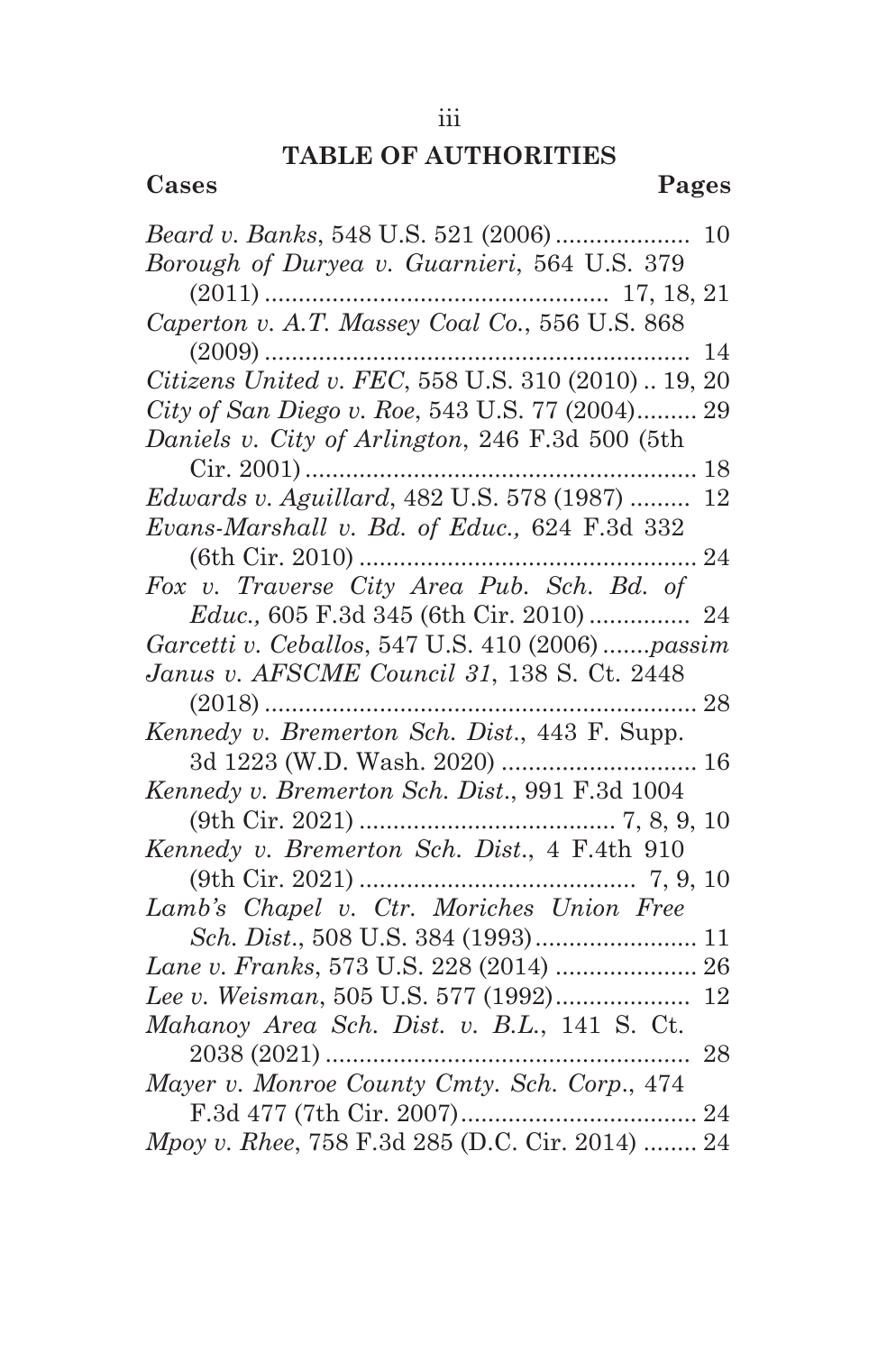# **Cases (cont'd)**

| <i>Pickering v. Bd. of Educ.</i> , 391 U.S. 563          |
|----------------------------------------------------------|
|                                                          |
| <i>Pierce v. Soc'y of Sisters, 268 U.S. 510 (1925)13</i> |
| R.A.V. v. City of St. Paul, 505 U.S. 377                 |
|                                                          |
| Santa Fe Indep. Sch. Dist. v. Doe, 530 U.S. 290          |
|                                                          |
|                                                          |
| Sweezy v. New Hampshire, 354 U.S. 234 (1957) 24          |
| Tinker v. Des Moines Indep. Cmty. Sch. Dist.,            |
|                                                          |
| <i>Trusz v. UBS Realty Investors, LLC, 123 A.3d</i>      |
|                                                          |
| U.S. Civil Serv. Comm'n v. Nat'l Ass'n of Letter         |
|                                                          |
| Ward v. Hickey, 996 F.2d 448 (1st Cir. 1993)  29         |
|                                                          |
| Weintraub v. Bd. of Educ., 593 F.3d 196 (2d              |
|                                                          |
| Welsh v. United States, 398 U.S. 333 (1970) 21           |
| Williams-Yulee v. Fla. Bar, 575 U.S. 433                 |
|                                                          |
|                                                          |

## **Constitutional provisions, statutes, and rules**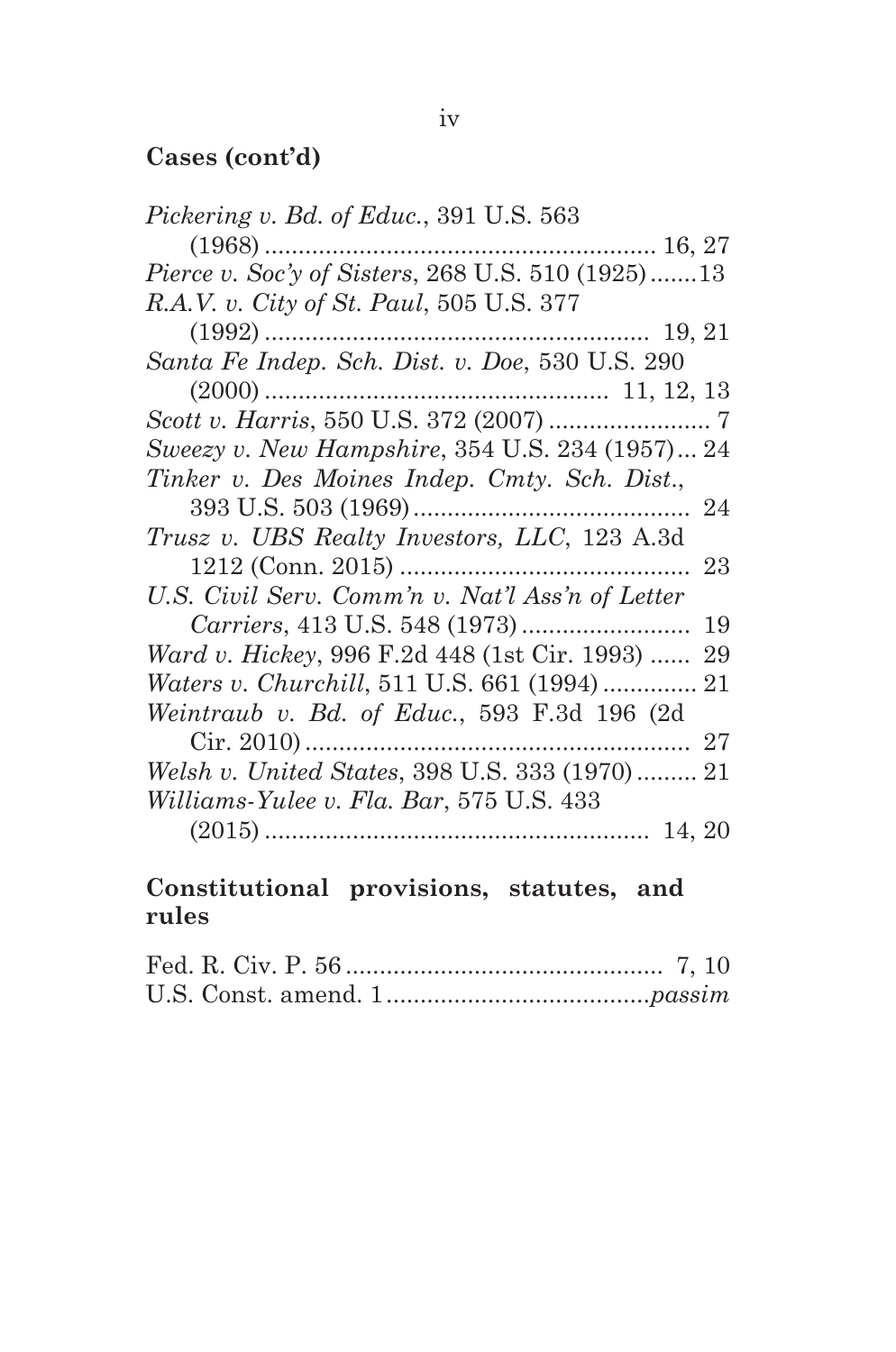## **Other authorities**

| Omar Abdel-Baqui & Jennifer Calfas, New         |    |
|-------------------------------------------------|----|
| Virginia Hotline Lets Parents Report            |    |
| Divisive Teaching Practices', WALL ST. J.       |    |
| 26,<br>2022),<br>(Jan.                          |    |
| https://www.wsj.com/articles/new-virginia-      |    |
| hotline-lets-parents-report-divisive-           |    |
|                                                 |    |
| Erwin Chemerinksy, The Rookie Year of the       |    |
| Roberts Court and a Look Ahead: Civil           |    |
| <i>Rights</i> , 34 PEPP. L. REV. 535 (2007)  23 |    |
| Caroline Mala Corbin, Government Employee       |    |
| <i>Religion, 49 ARIZ. ST. L.J. 1193 (2017)</i>  | 14 |
| ENCYCLOPAEDIA OF THE LAWS OF ENGLAND (2d        |    |
|                                                 | 14 |
| Cynthia Estlund, Free Speech Rights that Work   |    |
| at Work: From the First Amendment to Due        |    |
| Process, 54 UCLA L. REV. 1463 (2007)  23        |    |
| Adrian Florido, Teachers Say Laws Banning       |    |
| Critical Race Theory Are Putting a Chill on     |    |
| Their Lessons, NPR (May 28, 2021),              |    |
| https://www.npr.org/2021/05/28/100053720        |    |
| 6/teachers-laws-banning-critical-race-          |    |
| theory-are-leading-to-self-censorship  25       |    |
| Sheldon H. Nahmod, Public Employee Speech,      |    |
| Categorical Balancing, and §1983: A             |    |
| Critique of Garcetti v. Ceballos, 42 U. RICH.   |    |
|                                                 |    |
| Laura Meckler & Hannah Natanson, New            |    |
| Critical Race Theory Laws Have Teachers         |    |
| Scared, Confused and Self-Censoring,            |    |
| POST (Feb. 22, 2022),<br>WASH.                  |    |
| https://www.washingtonpost.com/education        |    |
| /2022/02/14/critical-race-theory-teachers-      |    |
|                                                 |    |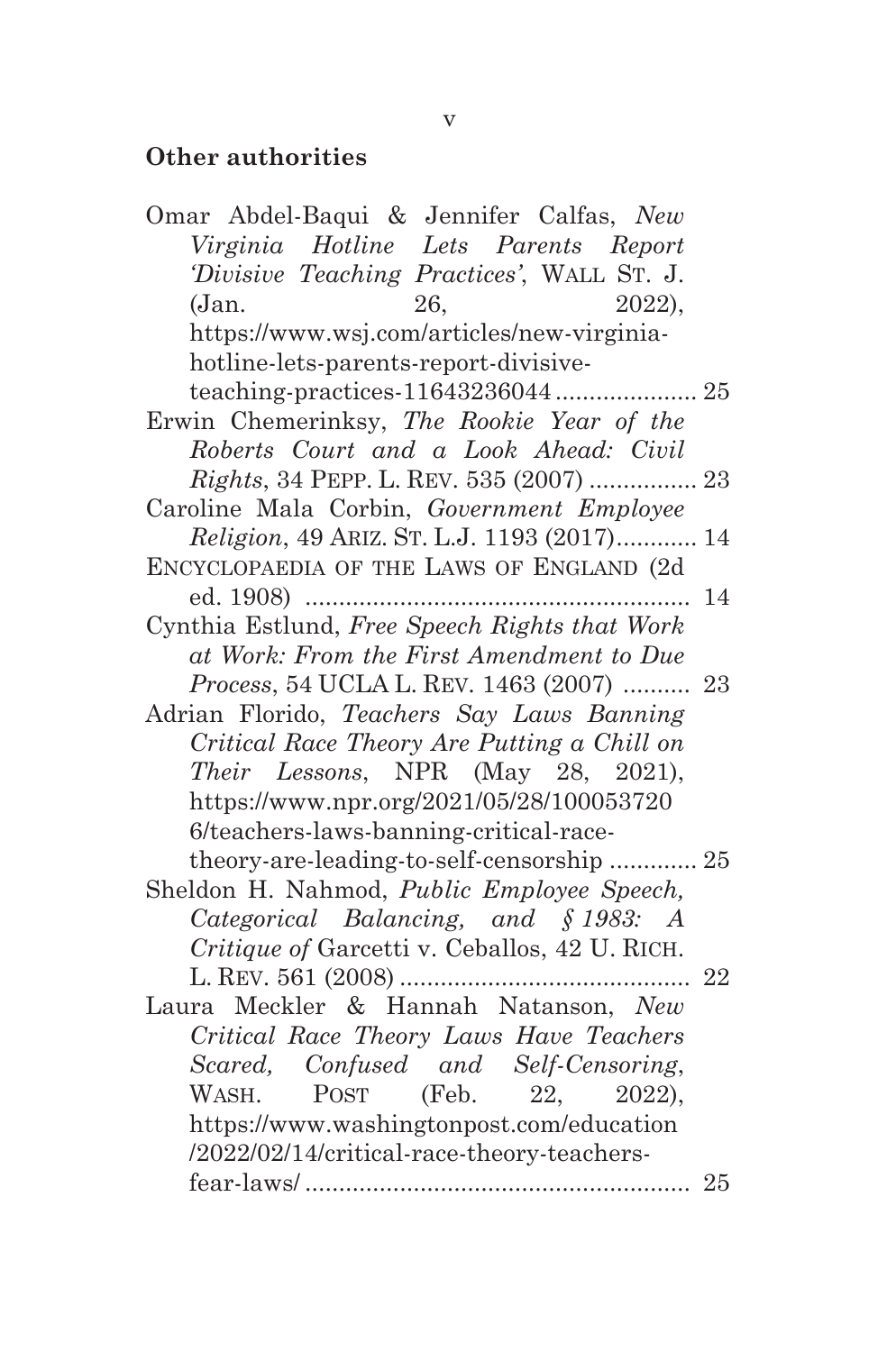# **Other authorities (cont'd)**

| PEN America, Educational Gag Orders:            |              |
|-------------------------------------------------|--------------|
| Legislative Restrictions on the Freedom to      |              |
| Read, Learn, and Teach (2022),                  |              |
| https://pen.org/wp-                             |              |
| content/uploads/2022/02/PEN_Educational         |              |
| GagOrders_01-18-22-compressed.pdf  25           |              |
| Antonin Scalia & Bryan A. Garner, READING       |              |
| LAW: THE INTERPRETATION OF LEGAL TEXTS          |              |
|                                                 | $\ldots$ 20  |
| Paul M. Secunda, Garcetti's Impact on the First |              |
| Amendment Speech Rights of Federal              |              |
| Employees, 7 FIRST AMEND. L. REV. 117           |              |
|                                                 | 23           |
| Eugene Volokh, Freedom of Speech and            |              |
| Information Privacy: The Troubling              |              |
| Implications of a Right to Stop People from     |              |
| Speaking About You, 52 STAN. L. REV. 1049       |              |
| $(2000)$                                        | $\, . \, 28$ |
| Lewis M. Wasserman & John P. Connolly,          |              |
| Unipolar Panel Effects and Ideological          |              |
| Commitment: An Analysis of U.S. Courts of       |              |
| Appeals Free Speech Decisions Involving K-      |              |
| 12 Public Education Employees, 31 ABA J.        |              |
|                                                 |              |
| Haley Yamada, Teachers in New Hampshire         |              |
| Face New Legal Threats for Teaching So-         |              |
| Called "Divisive Concepts" on Race: "It's       |              |
| Psychological Warfare," ABC NEWS (Nov.          |              |
| 16.<br>2021),                                   |              |
| https://abcnews.go.com/US/teachers-             |              |
| hampshire-face-legal-threats-teaching-          |              |
| called-divisive/story?id=81213142  26           |              |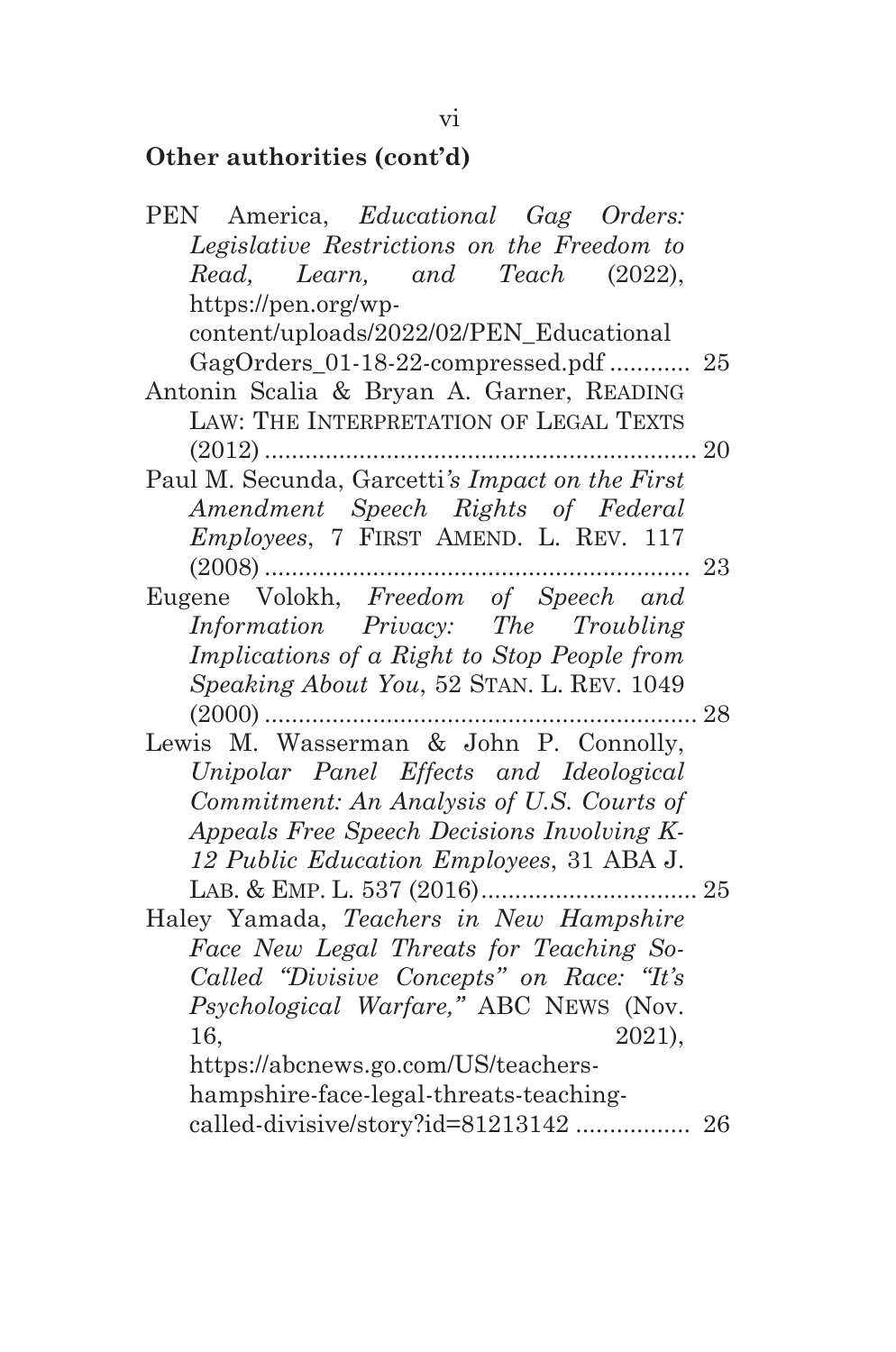#### **INTEREST OF** *AMICI CURIAE*

This brief is submitted on behalf of *Amici* National Education Association ("NEA") and American Federation of Teachers, AFL-CIO ("AFT").\*

NEA is the nation's largest professional association, representing almost three million members—the vast majority of whom serve as educators, counselors, and education support professionals in our nation's public schools. NEA has a deep and longstanding commitment to ensuring that public schools are welcoming to all students. As part of that commitment, NEA's Resolution I-22 (entitled "Freedom of Religion") expresses the organization's fundamental belief that an individual's "choice of religion, including no religion, is an intensely personal decision," and that instruction on religious practice "is best provided within a family setting and/or by religious institutions"—not by public schools. Accordingly, NEA maintains that public schools must refrain from engaging in sectarian religious practices; must treat all religions, or the choice of none, on an equal basis; and must protect the rights of students and education employees. NEA also supports the rights of educators to express their personal views in public without fear of censorship or reprisal. NEA Resolution H-2 ("The Education Employee as Citizen").

<sup>\*</sup> Both parties have given blanket consent for the filing of *amicus* briefs. *Amici* state that no party's counsel authored the brief in whole or in part; no party's counsel contributed money that was intended to fund preparing or submitting the brief; and no person—other than *Amici*—contributed money that was intended to fund preparing or submitting the brief.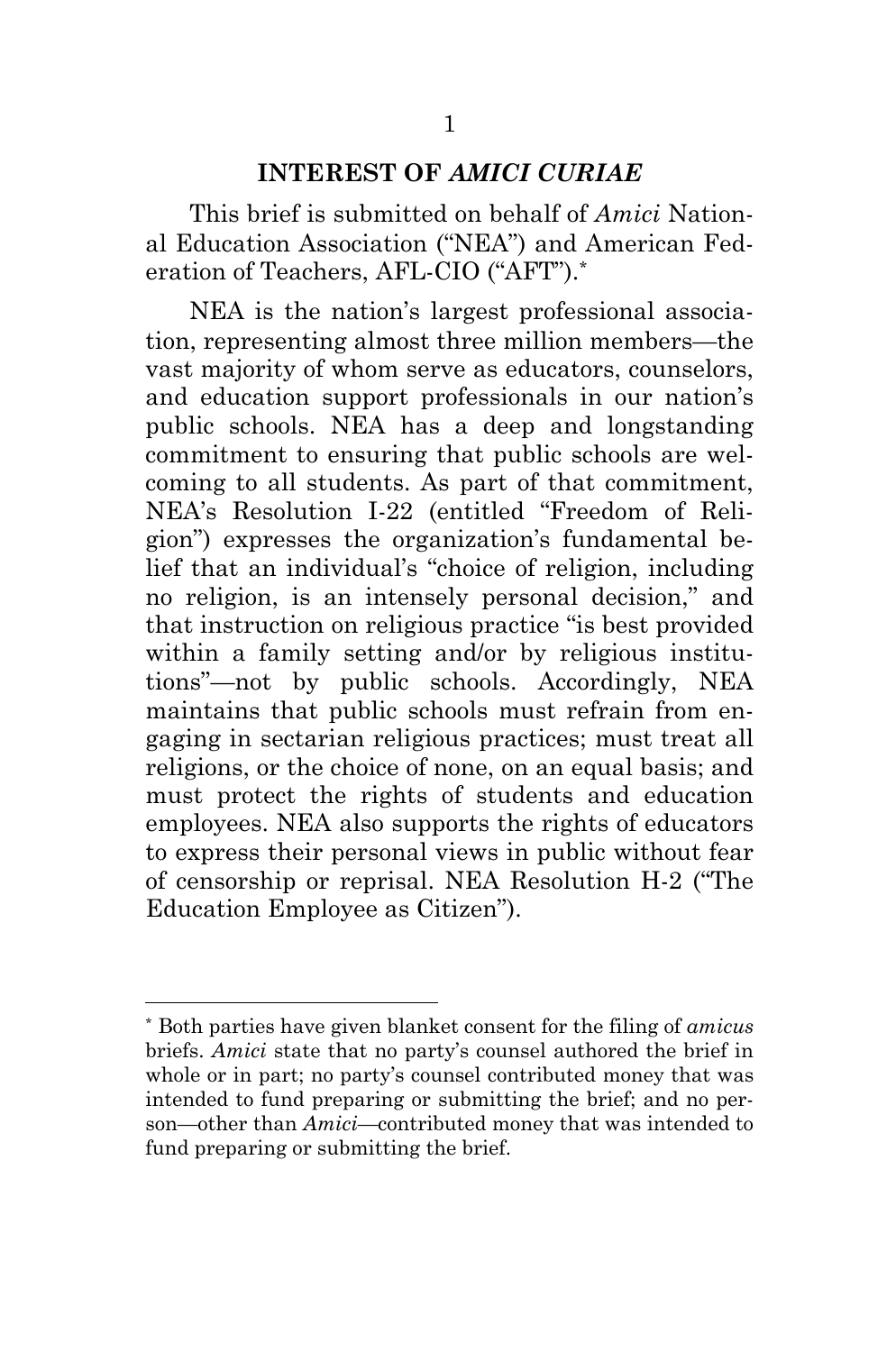AFT was founded in 1916 and today represents 1.7 million members in more than 3,500 local affiliates nationwide. AFT members include educators and educational assistants, higher education faculty and administrative staff, nurses and health care workers, and public employees. AFT's K-12 members are committed to providing their students the highest quality public education consistent with the standards set by the local, state, and federal government. In cases that directly impact public school education and public employees, AFT frequently submits *amicus* briefs in this Court.

## **INTRODUCTION AND SUMMARY OF ARGUMENT**

Children compelled by law to attend school should not have to a run a gauntlet of religious observances and indoctrinations, just to receive a public education. Yet that is precisely where Petitioner Joseph Kennedy's argument in this case could lead.

1. This is not a case about someone removed from public-school employment for engaging in "brief," "quiet," "personal," "solitary" prayer in a place "where no one joined him" and at a time when he and his students "were free to engage in activities of their own choosing." In reality, Petitioner repeatedly used the status and access of his job as a school employee to publicly stage sectarian prayers while on the job and in the spotlight of major, school-sponsored events. By Petitioner's own admission, these prayers were intended to be witnessed by impressionable school children and to influence their beliefs. The predictable result was that students joined in the prayers out of fear of being ostracized or excluded from play on the team.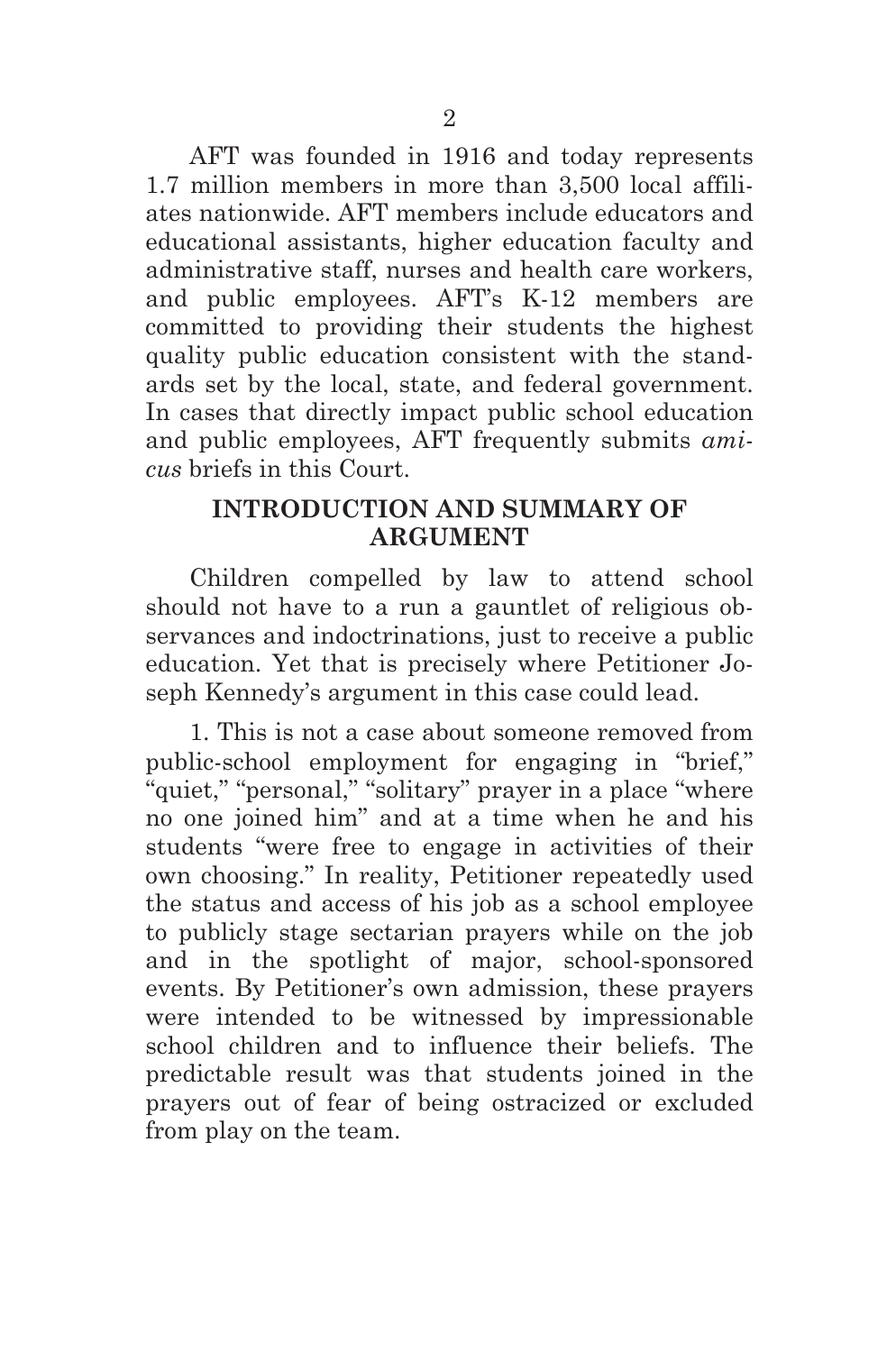The Establishment Clause squarely forbids this kind of governmental intrusion into students' rights of conscience and parents' rights to direct the religious upbring of their children. Not only did Petitioner's actions create the impression that his sectarian prayer had the imprimatur of the school, but he in fact coerced vulnerable schoolchildren into religious activity. Because Petitioner refused to stop conducting these coercive religious observances, the school was effectively given no choice but to remove Petitioner from his position. The need to protect the First Amendment rights of schoolchildren was more than enough justification for the school's action. The Ninth Circuit's decision to that effect should be affirmed.

2. If this Court rejects the Ninth Circuit's holding on the Establishment Clause issue, it must still decide whether the Petitioner had a First Amendment right to engage in highly public, on-the-job religious observances without interference from his employer. Under this Court's extant doctrine, the answer is plainly "no": Petitioner's religious speech was categorically unprotected by the First Amendment from employer sanction because it was made pursuant to his employment and because it involved only matters of personal and private concern. As a result, if this Court intends to rule in Petitioner's favor on his First Amendment claim—and do so on a principled basis that is consistent with its judicial obligation to do right to all manner of people—it must reformulate current precedent in a way that expands free speech protections for all public employees.

Such a reformulation of existing precedent would be more than justified. Under this Court's current case law, speech made pursuant to a public employee's job duties or on matters of private concern is considered categorically unprotected by the First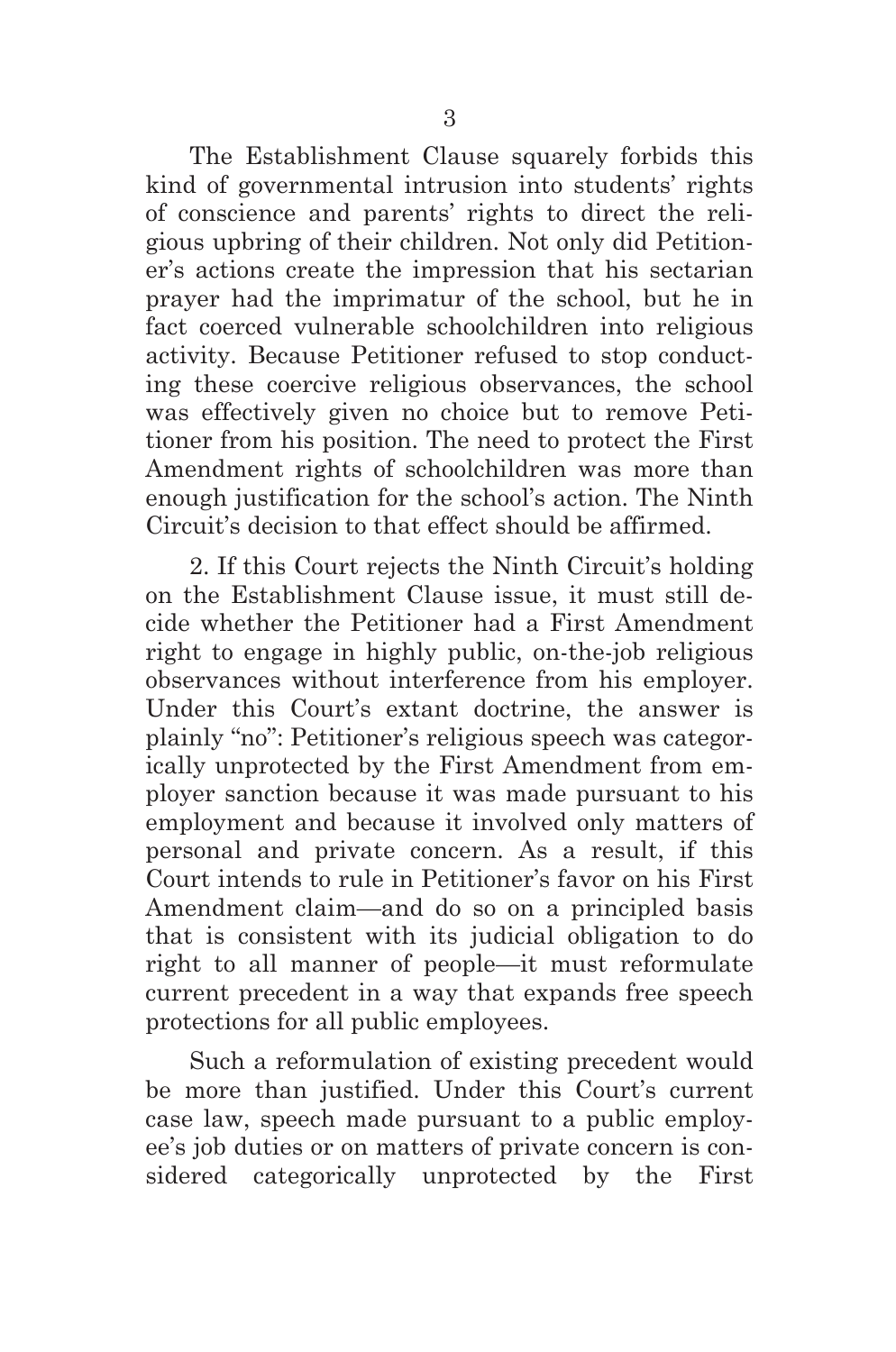Amendment. Both of these exclusions rely on distinctions that are not tethered to the text of the First Amendment, and have proven in practice to be artificial and difficult to apply. Worse yet, these exclusions have robbed members of the public of valuable speech about the functioning—and sometimes malfunctioning—of their government, and they have deprived public employees of fundamental liberties designed to foster individuality and self-expression. The harmful effects of this Court's misguided case law in this area have fallen especially hard on the nation's publicschool educators, who are increasingly threatened by efforts to stifle speech on a broad range of important topics.

If this Court goes on to consider the merits of Petitioner's First Amendment claim, there are three revisions to current doctrine that would begin to restore the promise of the First Amendment for public employees. First, this Court should abandon the categorical exclusion for speech pursuant to official duties and, instead, consider the capacity in which an employee speaks as a factor in the traditional balancing between the interest of the employee in speaking and the government employer's interest in promoting workplace efficiency. Second*,* this Court should abandon the categorical exclusion for speech on matters of private concern and, instead, allow the degree of public or private concern to be weighed in case-by-case balancing. Finally, this Court should recognize that public employees are generally entitled to notice of the kinds of speech their employers might seek to restrict. Such protection is particularly important for educators, who will fear teaching if they can be disciplined or discharged for every on-the-job utterance.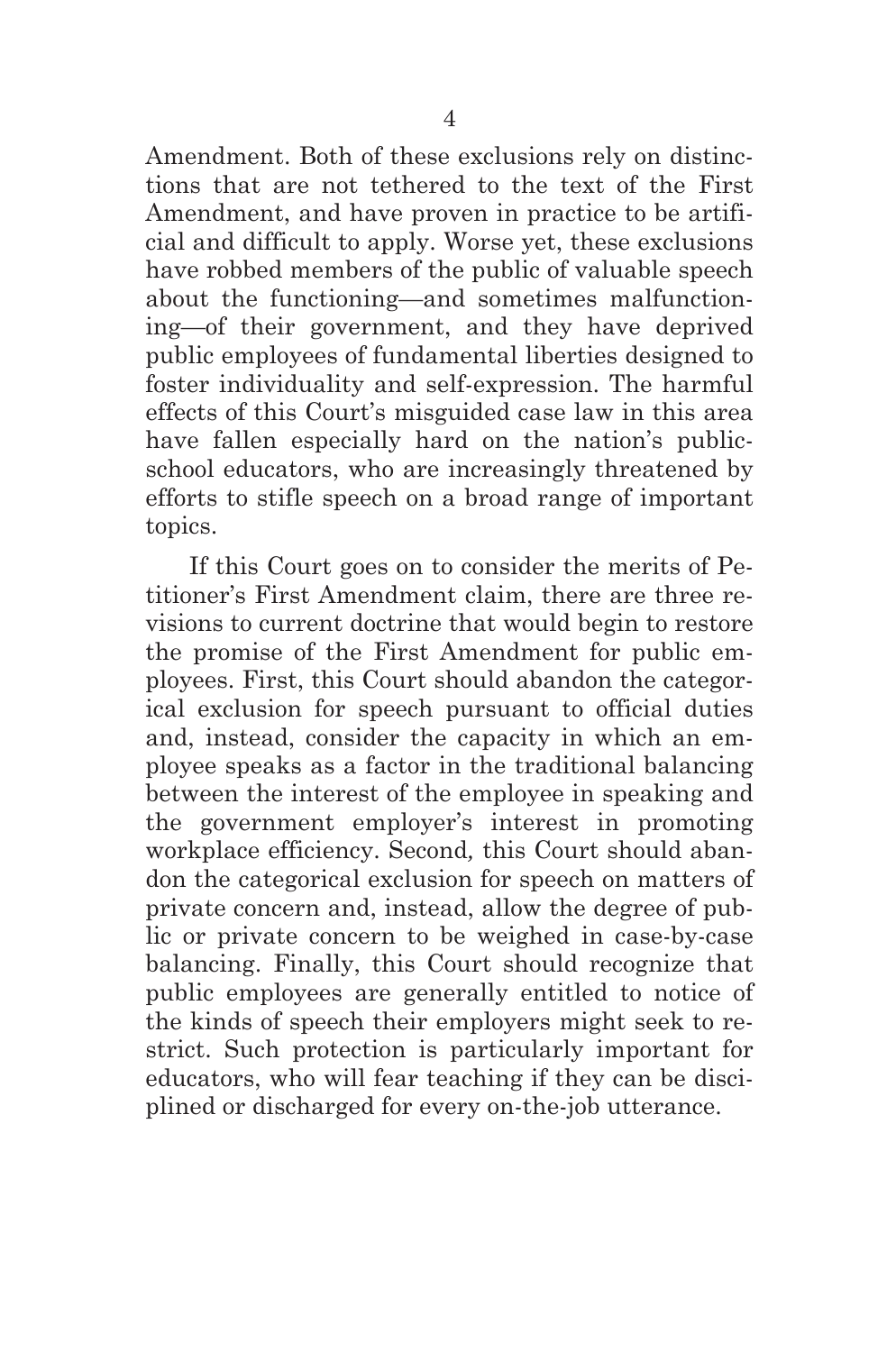#### **ARGUMENT**

**I. The Undisputed Facts Confirm that the School Lawfully Proscribed Petitioner's On-Duty Religious Activities Because They Created an Intolerable Risk of Violating the Establishment Clause** 

Petitioner tells this Court that he should prevail on his First Amendment claim because he was fired from public-school employment for engaging in "brief," "quiet," "personal," "solitary" prayer in a place "where no one joined him" and at a time when he and his students "were free to engage in activities of their own choosing." Pet. Br. at 12, 29. If those were indeed the facts of this case, Petitioner would likely be entitled to prevail, and the *Amici* on this brief would just as likely have filed in support of that result. After all, while *Amici* advocate for high-quality public schools that are free of religious endorsement or coercion, *Amici* are also champions of the First Amendment rights of their members and other public sector employees.

But the facts are not remotely as Petitioner presents them to this Court. On the contrary, the undisputed evidence submitted at summary judgment establishes a clear and escalating pattern of religious endorsement and coercion by Petitioner, which included leading sectarian prayers in the locker room with the entire football team, and culminated in Petitioner's public campaign to commandeer school property to stage overtly sectarian religious prayers while on duty, in full view of both his team and a crowd of spectators assembled to watch a school football game.

The undisputed facts further show that both students and staff at the school were adversely affected by Petitioner's activities. Members of the public rea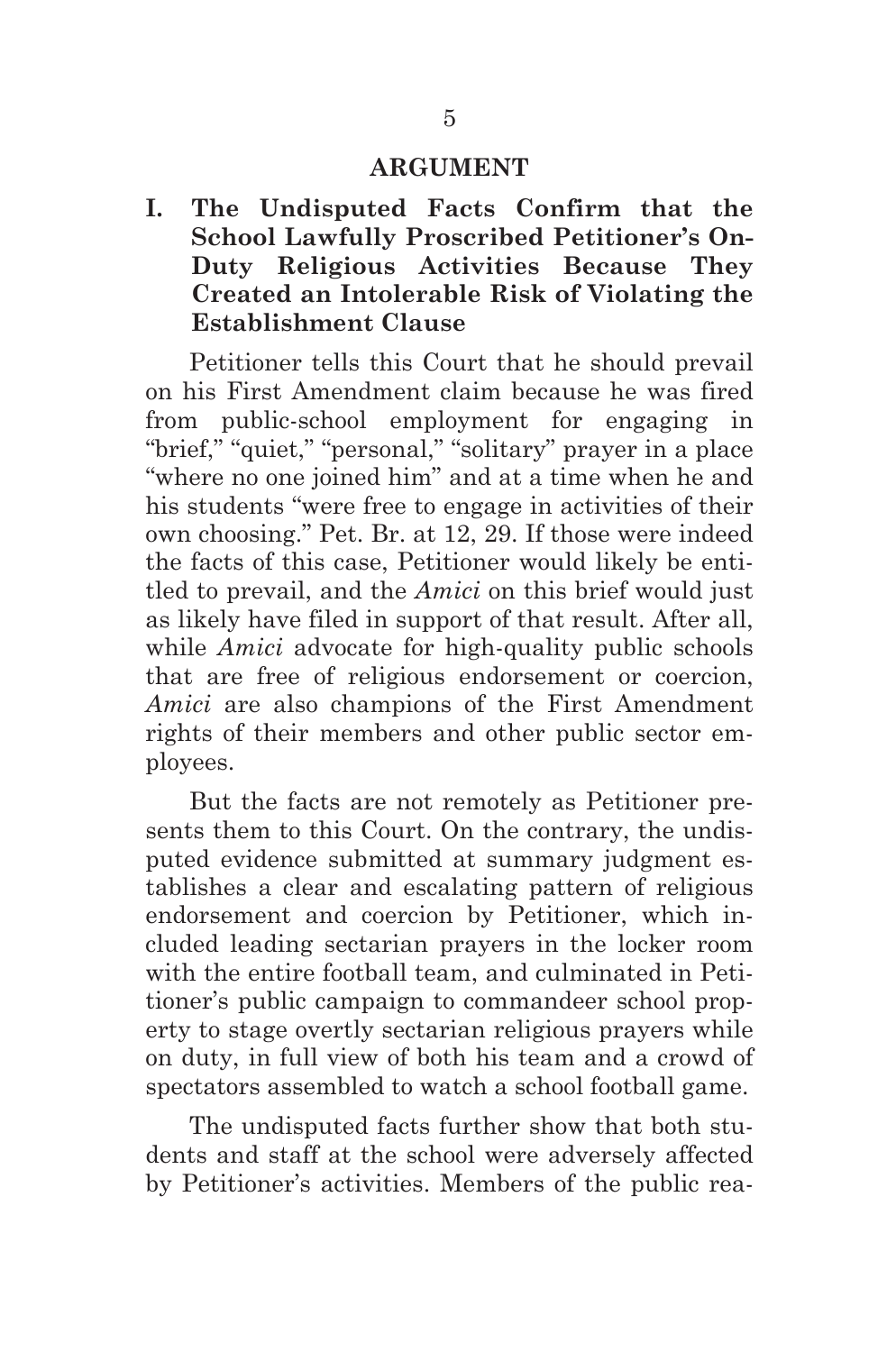sonably understood Petitioner's prayers as bearing the school's imprimatur, and students felt pressure to participate in the prayers on pain of being benched during games. All of this was in the face of the school's requests to cease the conduct, coupled with its repeated offers—all refused by the Petitioner—to accommodate him in a way that would respect both his religious freedom and the rights of others in the school community.

Petitioner has failed at every stage of the case to dispute these facts, which formed the basis for the district court's grant of summary judgment against him. Instead, his arguments to this Court are pinned to the hope that a majority of Justices will disregard the full record in favor of a skewed and sanitized version of events that includes *only* Petitioner's preferred facts. This Court should reject Petitioner's revisionist efforts.

The undisputed facts show that Petitioner was uncompromising in his pursuit of using the status and access that came with his position at a public school to stage sectarian prayers repeatedly while on the job and in the spotlight of major, school-sponsored events. The need to protect the rights of schoolchildren and the broader school community under the Establishment Clause provided ample justification for the school's decision to terminate the Petitioner. The Ninth Circuit's decision to that effect should be affirmed.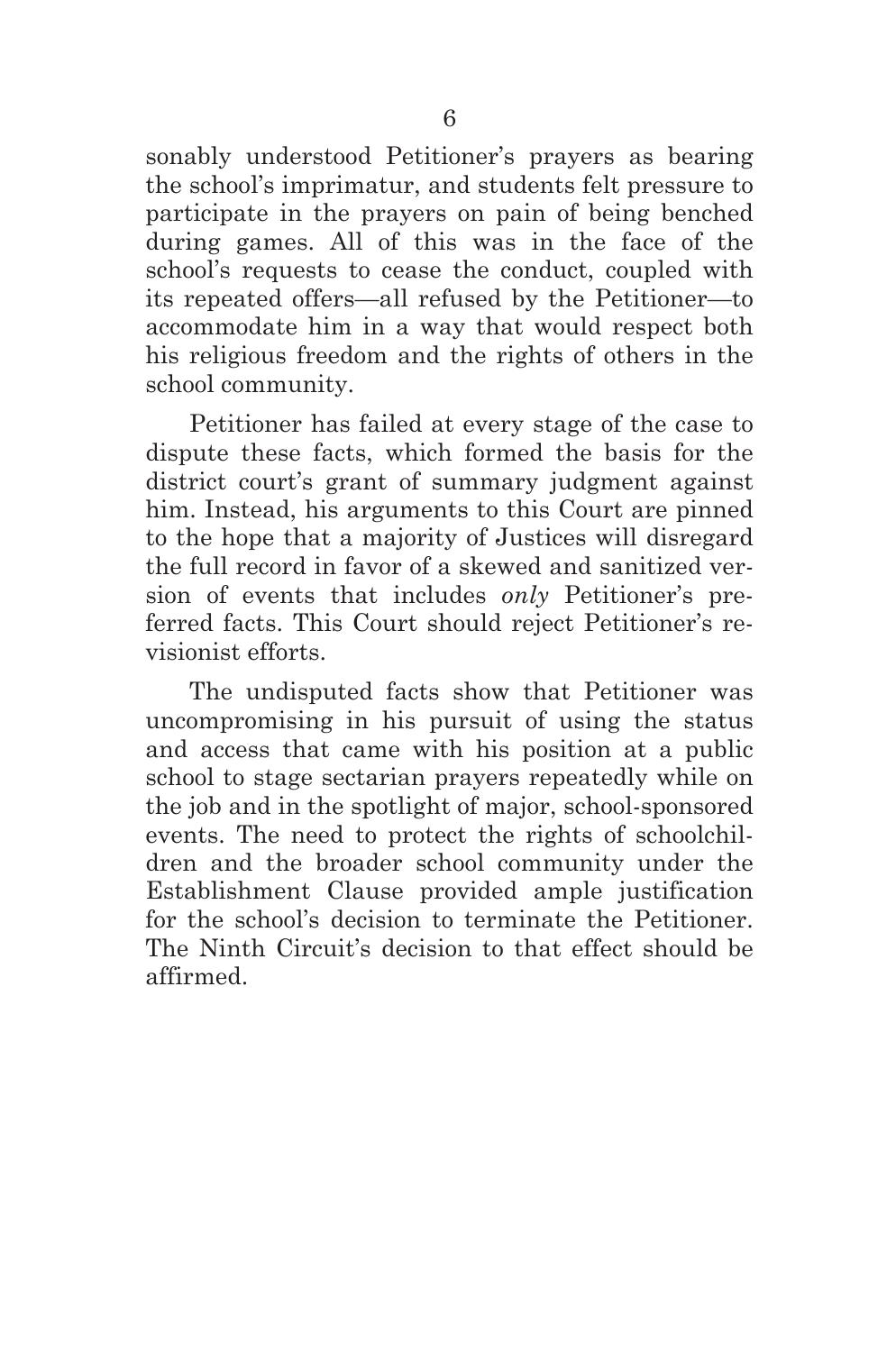## **A. The parties present the Court with two distinct sets of facts, but the undisputed facts relied on by the district court and the Ninth Circuit are controlling**

In his brief on the merits, Petitioner claims this case is about whether a public employee enjoys First Amendment protection for engaging in "brief," "quiet," "personal," "solitary" prayer in a place "where no one joined him" and at a time when he and his students "were free to engage in activities of their own choosing." Pet. Br. at 12, 29. The Ninth Circuit correctly explained that "the facts in the record utterly belie" Petitioner's framing of the case. *Kennedy v. Bremerton Sch. Dist*., 991 F.3d 1004, 1017 (9th Cir. 2021) (*Kennedy III*); see also *Kennedy v. Bremerton Sch. Dist*., 4 F.4th 910, 912 (9th Cir. 2021) (*Kennedy IV*) (Smith, J., concurring in the denial of rehearing *en banc*) (identifying Petitioner's skewed recitation of the facts as a "deceitful narrative").

Rule 56 determines which version of the facts controls in this Court. A motion for summary judgment must prevail if the evidence adduced at that stage of the case "shows that there is no genuine dispute as to any material fact and the movant is entitled to judgment as a matter of law." Fed. R. Civ. P. 56(a). In considering such a motion, this Court typically views facts in the light most favorable to the nonmoving party, but only when there is a *genuine* dispute as to those facts. See *Scott v. Harris*, 550 U.S. 372, 380 (2007). "When opposing parties tell two different stories, one of which is blatantly contradicted by the record so that no reasonable jury could believe it, a court should not adopt that version of the facts for purposes of ruling on a motion for summary judgment." *Id.*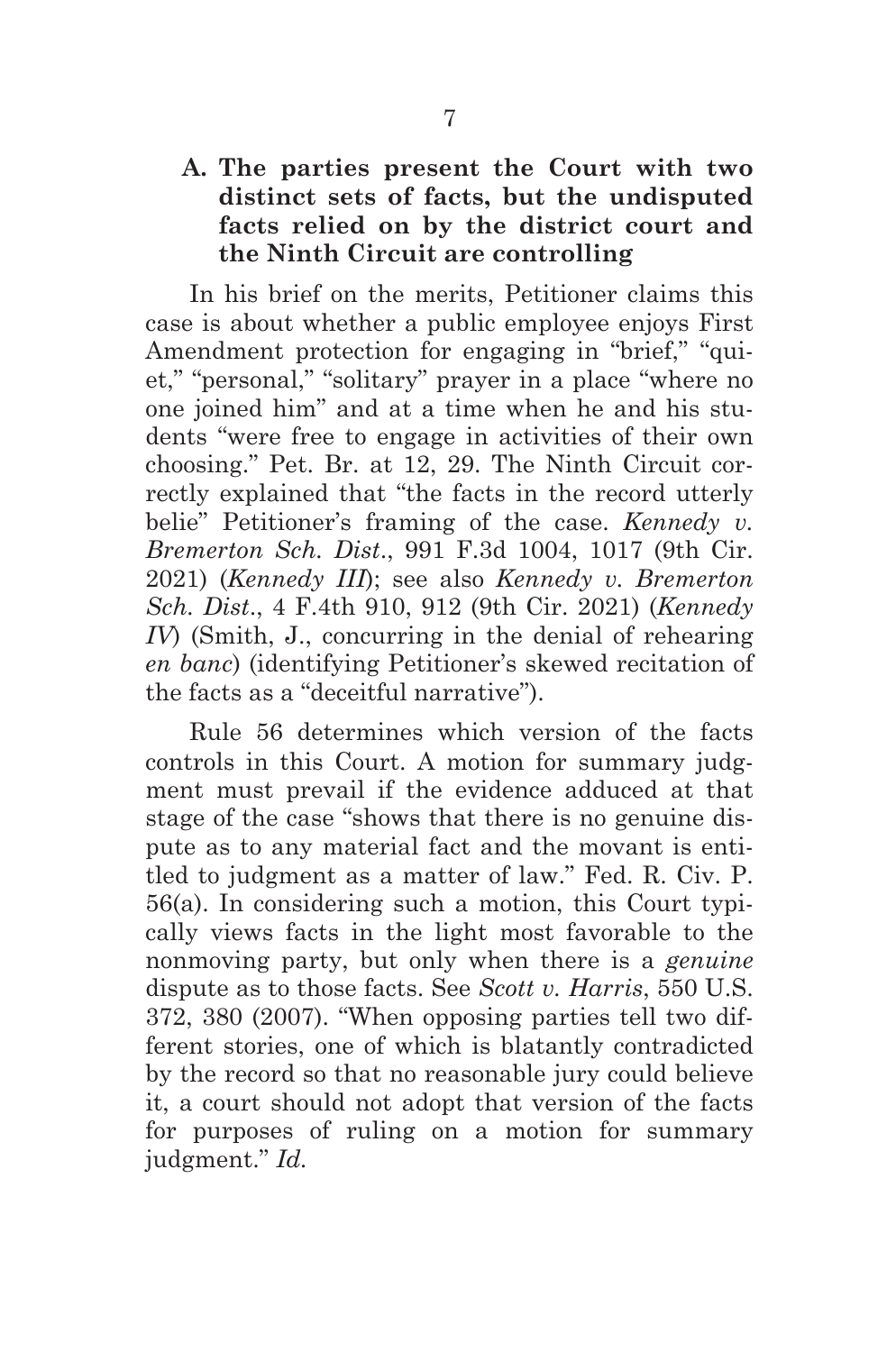That is the case here. Petitioner's "version of events is so utterly discredited by the record that no reasonable jury could have believed him." *Id*. Where a summary judgment litigant's presentation is such a "visible fiction," this Court must—as the Ninth Circuit and district court properly did below—view the facts in the light depicted by the undisputed evidence. *Id.* at 380–81.

The most glaring discrepancy between the reality of the summary judgment record and Petitioner's revisionist version of the facts is his claim that "[t]here is *zero record evidence* that any student felt compelled to join . . . his quiet, personal post-game prayer." Pet. Br. at 44 (emphasis added). The record shows precisely the opposite. Several parents reported that their children "participated in the team prayers only because they did not wish to separate themselves from the team," JA 356, and at least one student reported participating in Petitioner's staged prayers out of "fear that declining to do so would negatively impact his playing time." *Kennedy III*, 991 F.3d at 1018. After the school eventually put a stop to Petitioner's displays, parents and students came forward to thank school officials for ending "awkward situations where they did not feel comfortable declining to join" in the prayers. JA 359.

These conflicts are all a predictable result of a school employee in a leadership role staging overtly sectarian prayers to maximize their exposure to students and the school community. These prayers were neither "quiet" nor "personal," as Petitioner claims before this Court. Pet. Br. at 44. Photographic and video evidence captured the very public nature of Petitioner's religious activity. See, e.g., JA 262–67, 318– 19, 356. And letters and news reports depict Petitioner's public campaign to pressure the school district to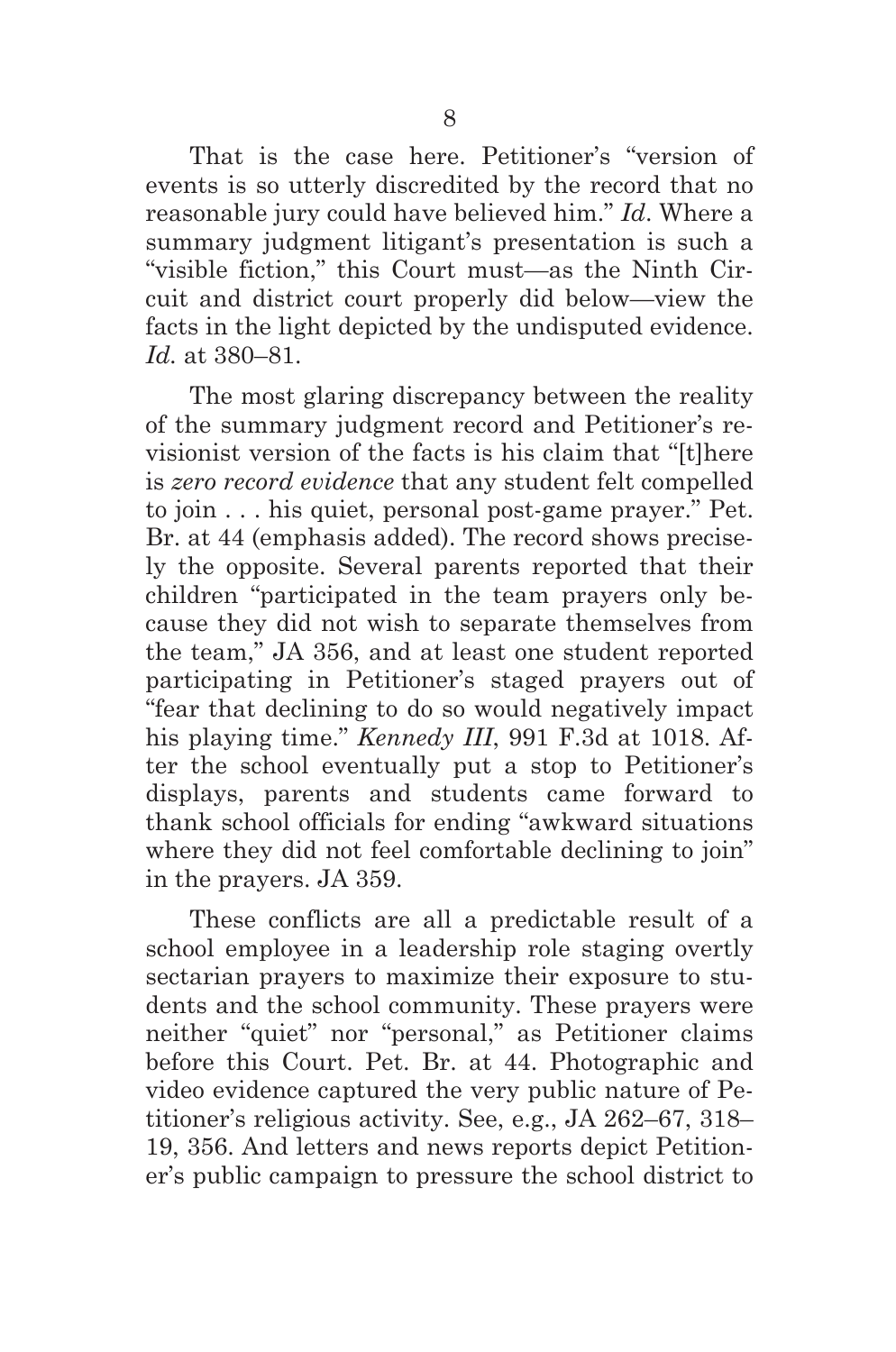accede to his demands to lead public prayers, along with his refusal to consider reasonable accommodations from his employer. *Kennedy III*, 991 F.3d at 1012–13.

Furthermore, Petitioner candidly admitted that his prayers were not "personal," but rather a conscious effort to leverage his position of trust and authority to proselytize and influence students' beliefs. When the school instructed Petitioner to cease his public prayers, he demanded that he be allowed to "continue" the practice in order to "help[] these kids be better people." JA 69–74. Petitioner's counsel delivered the same message to the district court, stating: "The young men on the team are looking up to the coach. . . . That's precisely why Coach Kennedy wants to do what he does." JA 368. Petitioner's central role in this highly visible sectarian activity is underscored further by the fact that no students or community members took to the field for prayer during the period when Petitioner complied with the school's request to cease his on-field religious activity. JA 181.

On the occasions when Petitioner did engage in truly "personal" and "quiet" prayers while on the job, no issues ever arose. See *Kennedy IV*, 4 F.4th at 912 (Smith, J.). It was only when Petitioner's sectarian prayers became public, audible, and involved leading students in religious exercise that the school stepped in and asked him to stop. Even then, the school offered to accommodate his religious beliefs with precisely what he claims to want from this Court: the freedom to engage in "brief," "quiet," "personal," "solitary" prayer in a place where "where no one joined him" and at a time when he and his students are "free to engage in activities of their own choosing." JA 106; Pet. Br. at 12, 29. Yet Petitioner refused those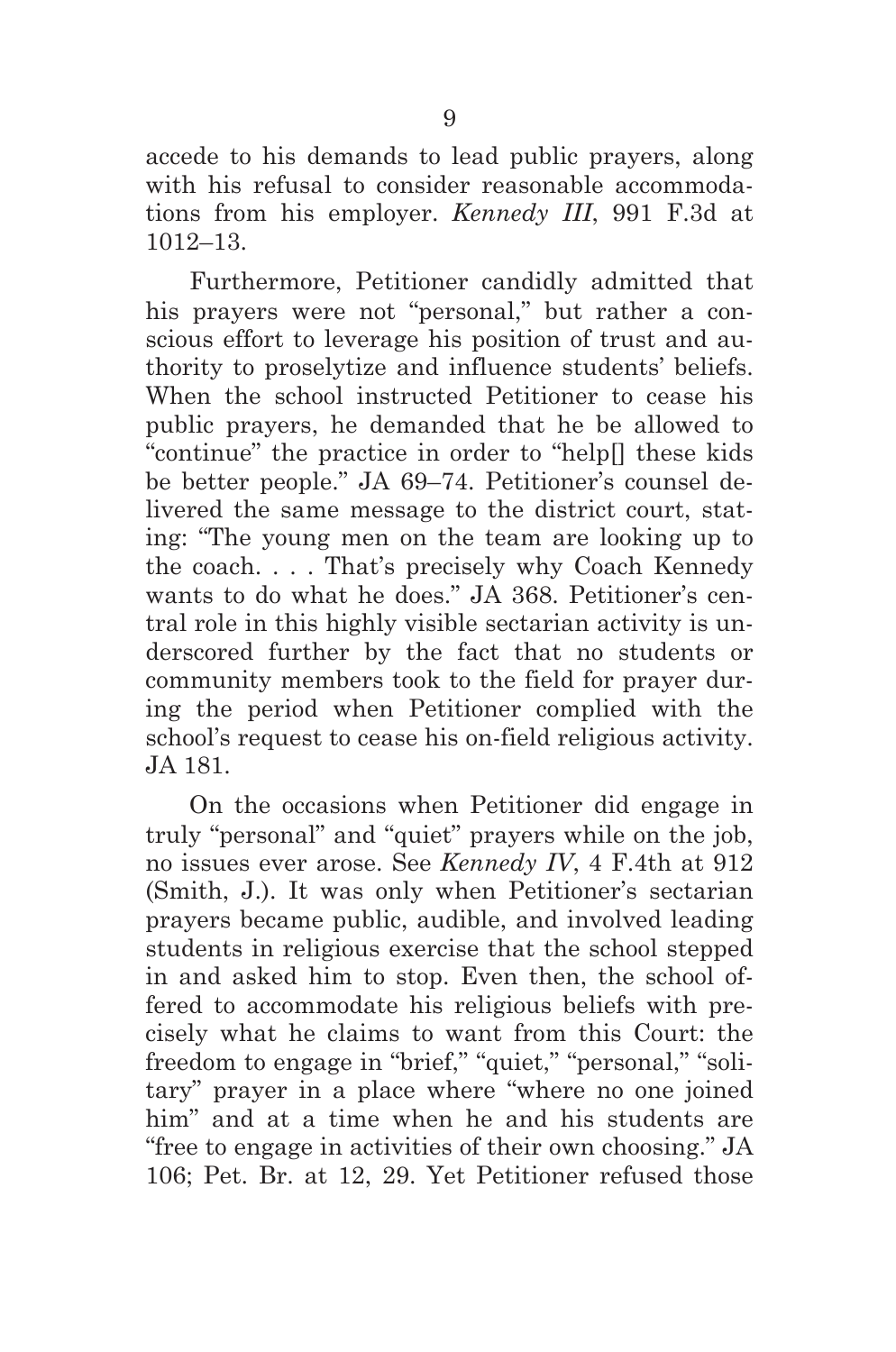accommodations, *id*., and made clear that he would only be satisfied with using his access and status as a coach to "pray in the middle of the football field immediately after the conclusion of games while the players were on the field, and the crowd was still in the stands." *Kennedy IV*, 4 F.4th at 912 (Smith, J.).

Petitioner then mounted a publicity campaign against the school, advertising the dispute in local newspapers, television, and social media, and notifying the entire community that he intended to defy the school and conduct his prayers publicly. *Id*. This publicity created a hostile and threatening atmosphere for school officials and staff and raised safety concerns about crowd control during games. *Kennedy III*, 991 F.3d at 1013–14. Ultimately, the school suspended Petitioner from his coaching duties—but only after it became clear there was no accommodation acceptable to Petitioner that did not also present an intolerable risk of violating the Establishment Clause. JA 106.

These facts are not just undisputed, they are indisputable, as no reasonable jury could have adopted the version of events peddled in Petitioner's brief to this Court. At any rate, Petitioner did not challenge these facts in the manner prescribed by Rule  $56(c)(1)$ . As such, they must be accepted as definitely established for purposes of summary judgment and this Court's review. See *Beard v. Banks*, 548 U.S. 521, 527 (2006).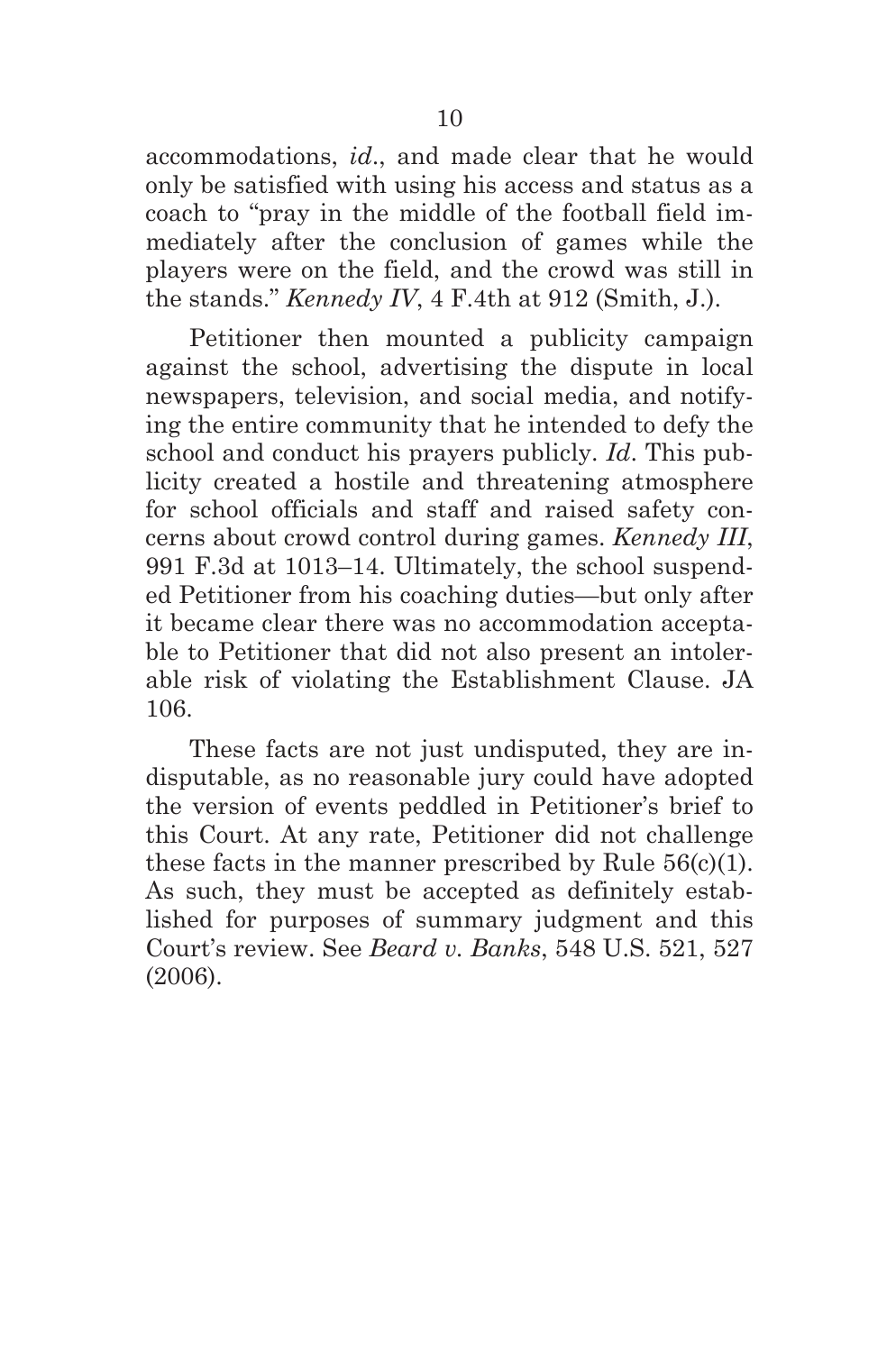## **B. Petitioner's dismissal was justified by the school's interest in avoiding the appearance of openly endorsing religion, as well as the actual coercion of school children in their religious views**

In determining whether an unconstitutional endorsement of religion exists in the K-12 public school context, this Court considers whether an "objective observer," would perceive the state's involvement as "a state endorsement of prayer in public schools." *Santa Fe Indep. Sch. Dist. v. Doe*, 530 U.S. 290, 308 (2000) (cleaned up). That analysis "not only can, but must, include an examination of the circumstances surrounding" the action. *Id*. at 315. Here, the undisputed record of Petitioner's activities more than justifies the measures the school took to avoid a serious violation of students' and others' rights under the Establishment Clause.

An objective observer, aware of the surrounding facts, would have no choice but to conclude that Petitioner's conduct met the endorsement test. After all, Petitioner repeatedly used the status and access of his job as a school employee to publicly stage sectarian prayers while on the job and in the spotlight of major, school-sponsored events. See *supra* at 9. This religious expression enjoyed a privileged status because the school did not make the field available to other individuals or religious groups to engage in similar expression. Cf. *Lamb's Chapel v. Ctr. Moriches Union Free Sch. Dist*., 508 U.S. 384, 395 (1993). And Petitioner engaged in this activity, not merely knowing that students were present and likely to join him, but for the very purpose of influencing students' beliefs and in spite of the pressure some felt to join. See *supra* at 9. Viewing these post-game prayers in light of the undisputed facts concerning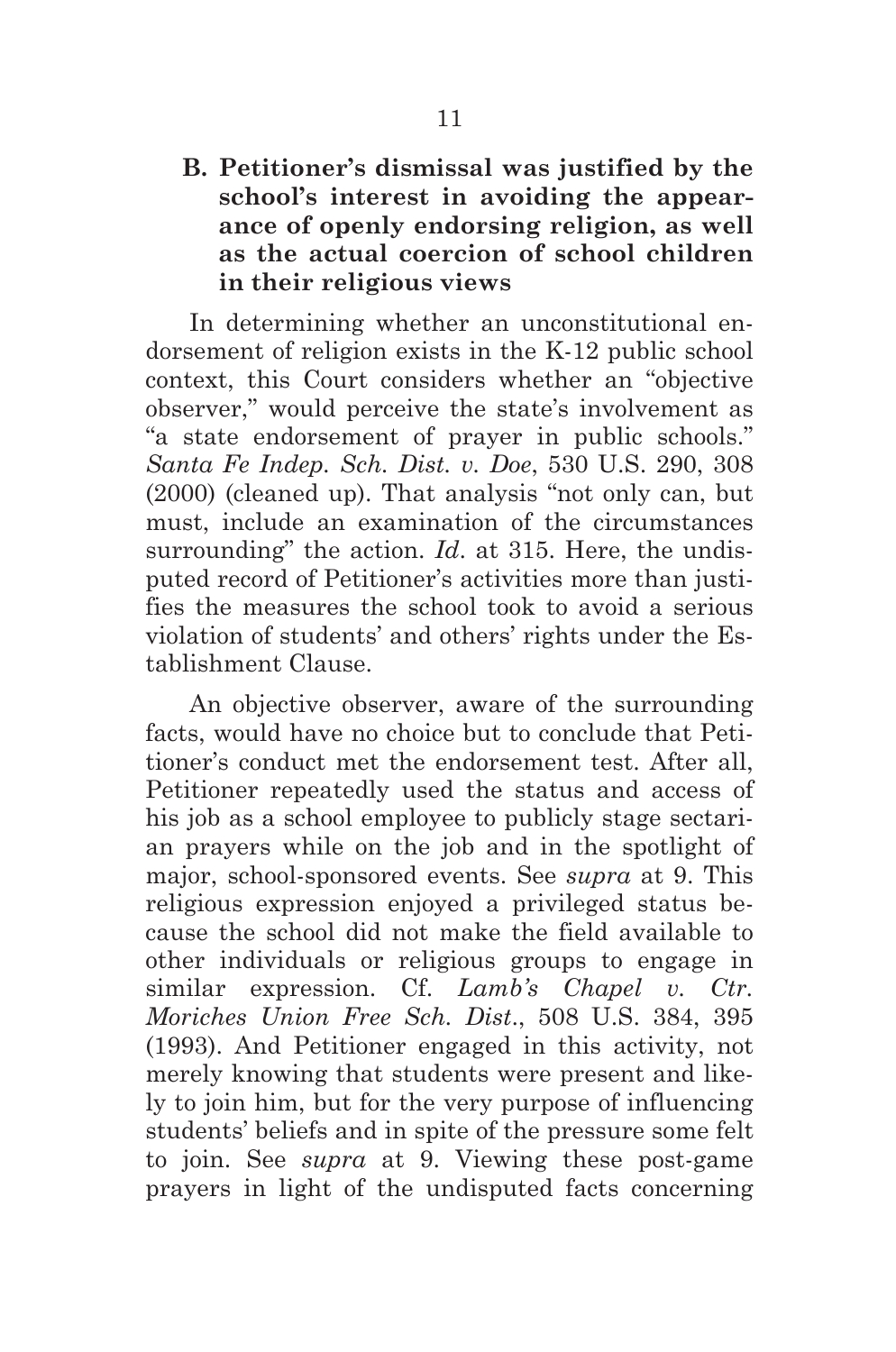the publicity around this case, there can be no question that, had the school capitulated to Petitioner's demands to continue staging prayers at schoolsponsored football games, an objective observer would view the school's permission to continue the prayers as a "seal of approval" and "authorized by a government policy." *Santa Fe Indep. Sch. Dist.*, 530 U.S. at 302, 308.

Furthermore, the school has a separate—and "heightened"—interest under the Establishment Clause in "protecting freedom of conscience from subtle coercive pressure in the elementary and secondary public schools." *Lee v. Weisman*, 505 U.S. 577, 592 (1992). Research shows that children are susceptible to pressure from their peers towards conformity, such that even "subtle and indirect" pressure "can be as real as any overt compulsion." *Id.* at 593. A young person faced with a situation where most of her friends or teammates are joining in prayer may simply not feel free to dissent from the group in the same way an adult might. As a result, she may have "a reasonable perception that she is being forced by the State to pray in a manner her conscience will not allow." *Id*. Coercion concerns are further amplified where school staff or officials are the ones leading prayers, due to the compound effects of "students' emulation of teachers as role models and the children's susceptibility to peer pressure." *Edwards v. Aguillard*, 482 U.S. 578, 584 (1987).

Nor has this Court ever said that coercion only exists in the K-12 public school context where a teacher explicitly "compels" students to pray. Such an argument would be "formalistic in the extreme," *Lee*, 505 U.S. at 595—it ignores the realities of the school environment and "minimizes the immense social pressure, or truly genuine desire, felt by many stu-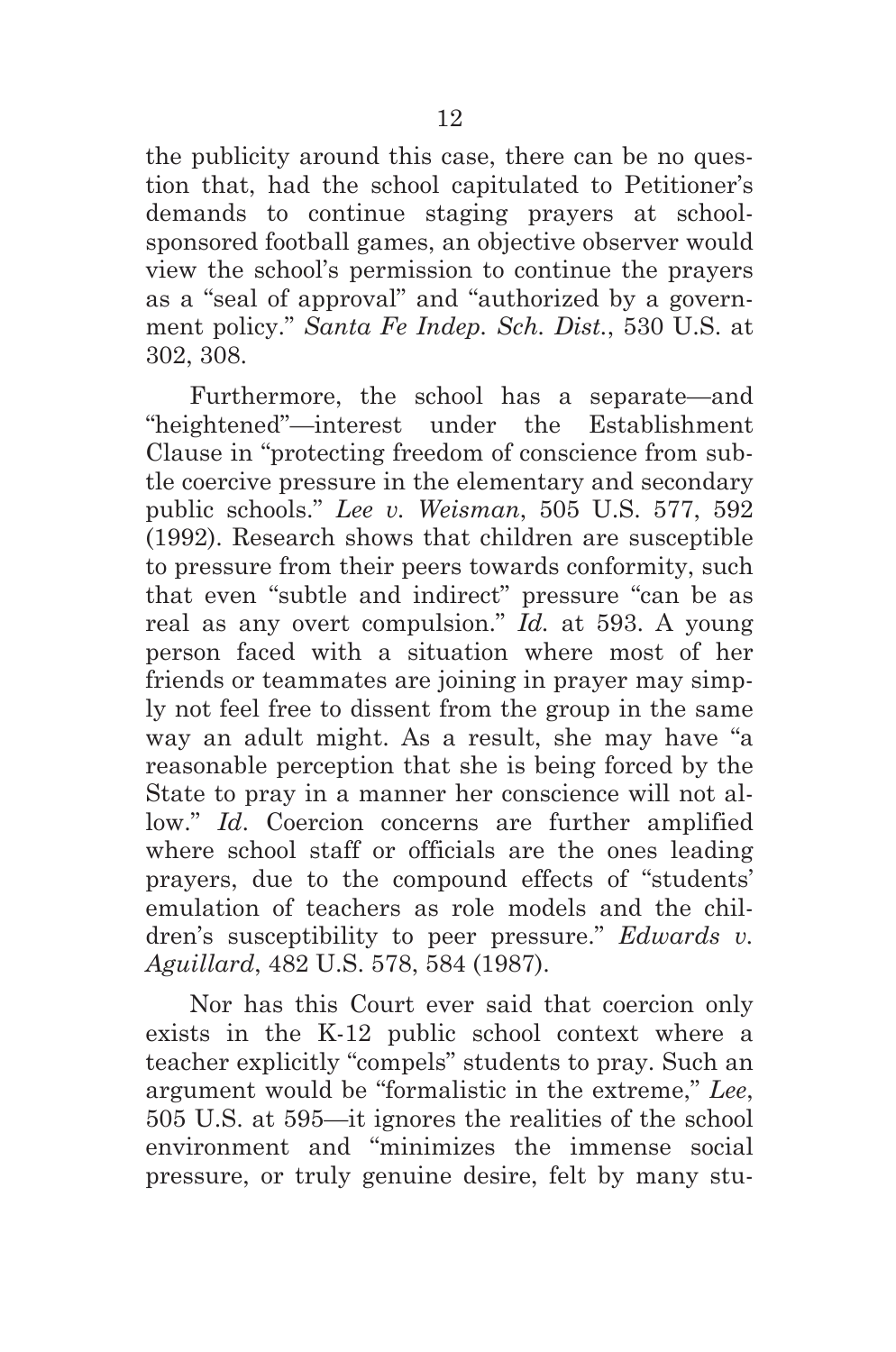dents to be involved in the extracurricular event that is American high school football." *Santa Fe*, 530 U.S. at 292. The potential loss of playing time could hardly be a more coercive force for a high school athlete, even if the student is not verbally ordered or physically forced to bend a knee.

If this Court holds that the First Amendment allows the kinds of coercion or endorsement shown here, it could leave children in our K-12 public schools in a tug-of-war of religious instruction and indoctrination. Students will be caught, not only between schools and their parents, who have a fundamental right to direct their children's religious upbringing, *see Pierce v. Society of Sisters*, 268 U.S. 510, 532, 534–35 (1925), but also between educators within schools who undoubtedly hold different and conflicting views of which religious beliefs and observances will best (in Petitioner's words) "help[] these kids be better people." JA 73–74. The First Amendment would be turned on its head if this Court forced a young and impressionable schoolchild to run a gauntlet of Catholic confession at the close of Algebra, a short break for Buddhist meditation in Chemistry, and Evangelical prayer before Orchestra practice. Yet that is precisely the kind of result that a ruling in Petitioner's favor would allow.

There can be no question that the school's decision to remove Petitioner from his position was justified by an interest in avoiding potential violations of the Establishment Clause. The Ninth Circuit was therefore correct to affirm a grant of summary judgment in favor of the school and against Petitioner. This Court should affirm that result. If it does so, it need not reach the other arguments Petitioner raises.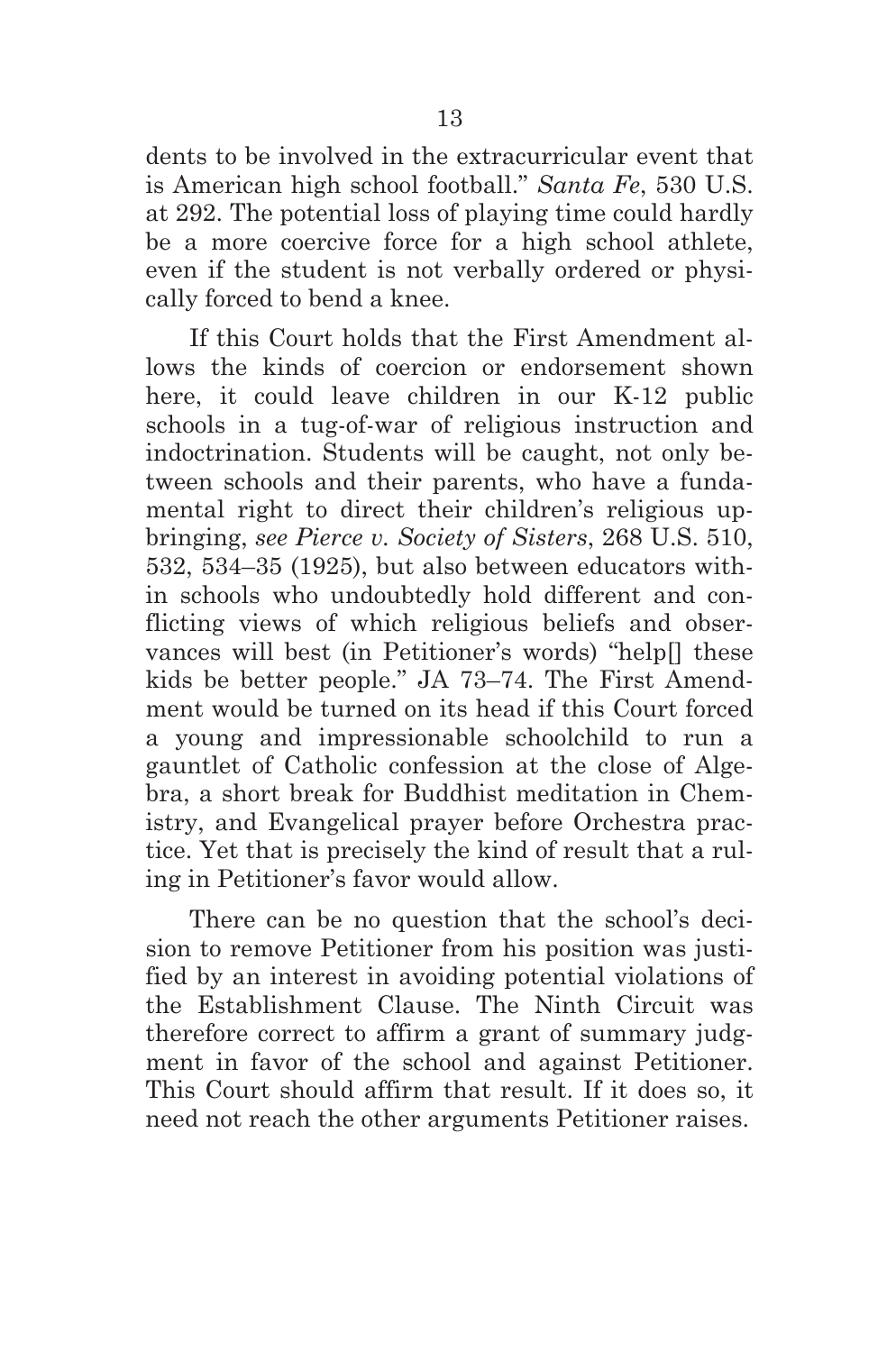## **II. Even if this Court Adopts Petitioner's View of the Facts, It Still Cannot Rule in His Favor While Remaining Faithful to Existing Precedent Concerning the First Amendment Rights of Public Employees**

If this Court adopts Petitioner's framing of the facts and rejects the Ninth Circuit's holding on the Establishment Clause issue, there still remains the issue of whether the First Amendment affirmatively protects Petitioner from dismissal based on the speech and religious activity at issue in this case. See Caroline Mala Corbin, *Government Employee Religion*, 49 ARIZ. ST. L.J. 1193, 1205 (2017) (explaining that, "even if not forbidden by the Constitution," a public-employee's religious activity may still not be "protected by the Constitution"). And on that question, so long as this Court remains faithful to its current interpretation of the First Amendment rights of public employees as explicated in *Garcetti v. Ceballos*, 547 U.S. 410 (2006), Petitioner's claim faces insurmountable obstacles.

In other words, if this Court intends to rule in Petitioner's favor on his First Amendment claim, it can do so only by (i) making an unreasoned, one-off departure from extant precedent or (ii) reformulating that precedent in a manner that expands the protections of the First Amendment for all public employees. It should go without saying that only the latter course is consistent with a judge's traditional obligation to "do right to all manner of people," *Williams-Yulee v. Florida Bar*, 575 U.S. 433, 445 (2015) (quoting 10 ENCYCLOPAEDIA OF THE LAWS OF ENGLAND 105 (2d ed. 1908)), and to safeguard "public confidence in the fairness and integrity" of the judiciary, *Caperton v. A.T. Massey Coal Co.*, 556 U.S. 868, 889 (2009) (cleaned up).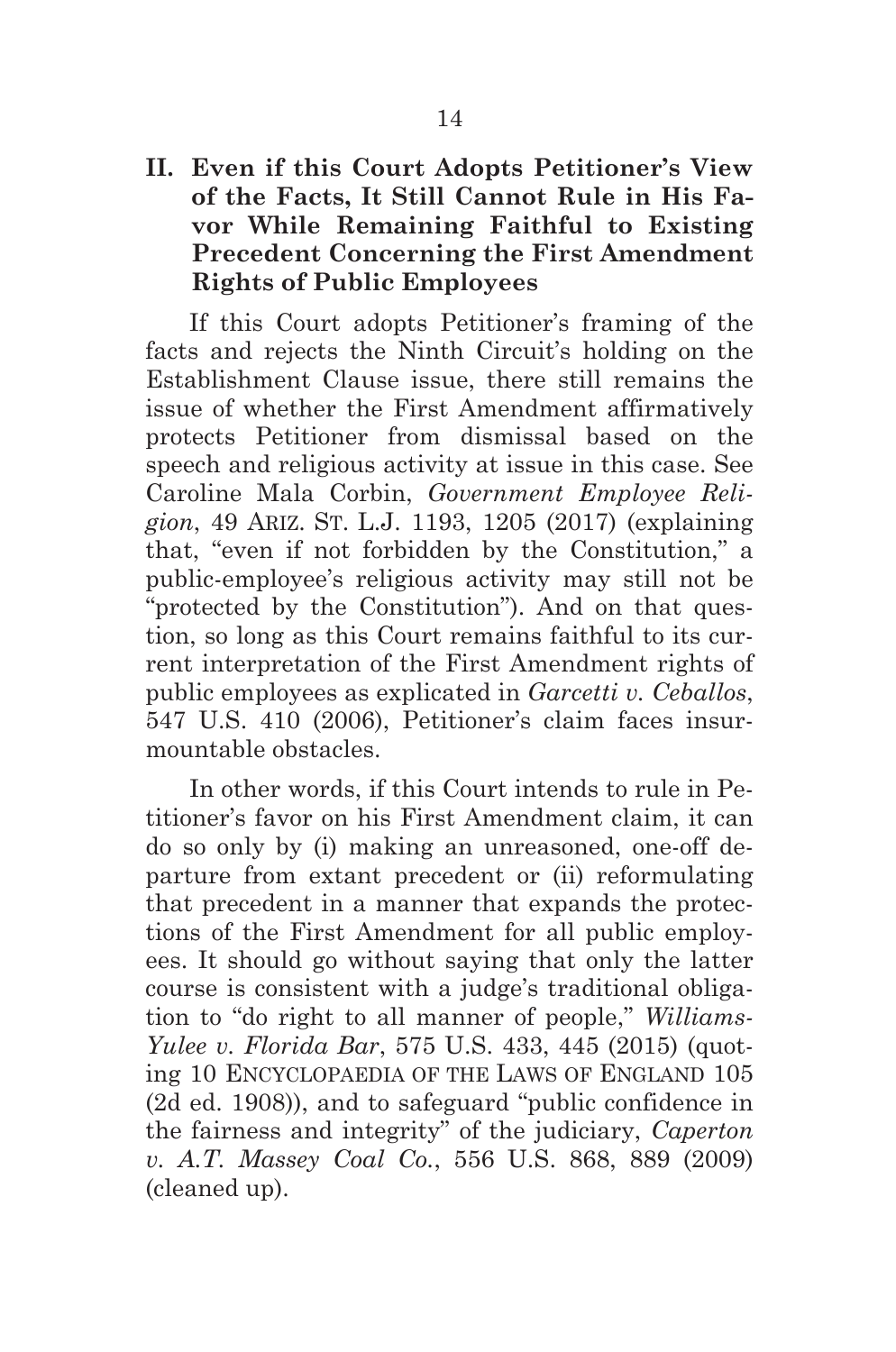Petitioner is wrong that the Establishment Clause allows him to use the status and access of his job as a school employee to publicly stage sectarian prayers while on duty and in the spotlight of major, school-sponsored events. But at the same time, he is entirely correct that "teachers and coaches remain people even on the school grounds, and as private individuals they have political views, sports allegiances, and religious beliefs that" that are entitled to a meaningful degree of First Amendment protection. Pet. Br. at 30. If this Court intends to rule in Petitioner's favor on his First Amendment claim, its ruling should also extend meaningful Free Speech protections to all educators—indeed, to all public employees—and not just the Petitioner or others who seek to engage in similar religious observances on the job.

## **A. Petitioner's claim fails under this Court's current precedent restricting the First Amendment rights of public employees**

This Court's existing precedent establishes a twostep inquiry into whether a public employee's speech is entitled to First Amendment protection. The first step "requires determining whether the employee spoke as a citizen on a matter of public concern." *Garcetti*, 547 U.S. at 418. If the answer is no because the employee was speaking either pursuant to his or her official responsibilities or on a matter of purely private concern—then "the employee has no First Amendment cause of action." *Id*. But if the answer is yes, then "the possibility of a First Amendment claim arises," *id.*, and the inquiry at the second step is whether the employee's interest in speaking outweighs the interest of the government employer in "promoting the efficiency of the public services it per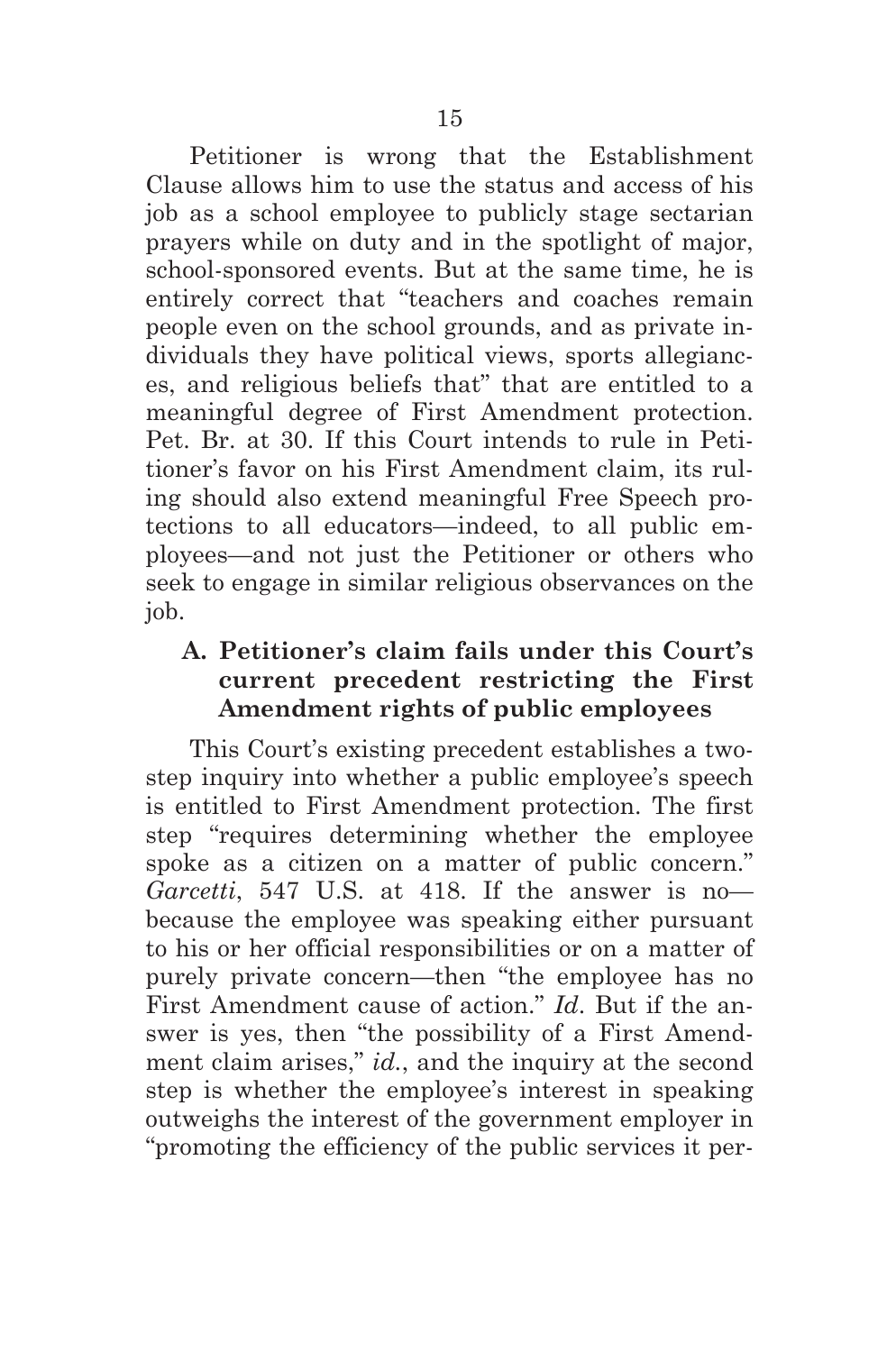forms through its employees." *Pickering v. Bd. of Educ.*, 391 U.S. 563, 568 (1968).

Here, even if one accepts the sanitized version of facts laid out in Petitioner's brief, his First Amendment claim fails under this Court's existing standards.

*First*, Petitioner has no claim that he engaged in his religious speech in his capacity as a citizen, rather than "pursuant to [his] employment responsibilities." *Garcetti*, 547 U.S. at 424. Although Petitioner asserted early in the litigation that he was off-duty during his prayers, the district court correctly concluded that "[a]ll of the evidence, including [Petitioner's] own testimony, confirms that his job responsibilities extended at least until the players were released after going to the locker room." *Kennedy v. Bremerton Sch. Dist*., 443 F. Supp. 3d 1223, 1236 n.3 (W.D. Wash. 2020). As a result, there can be no question that Petitioner was both on-duty and carrying out his official responsibilities when he staged a sectarian prayer in the presence of students and the public at a school-sponsored sporting event. As even the Petitioner recognizes, "[p]ublic-school employees have no constitutional right to inject prayer or proselytization into their official duties." Pet. Br. at 2.

Nor is this a situation where an employer sought to "restrict employees' rights by creating excessively broad job descriptions," *Garcetti*, 547 U.S. at 424. Petitioner acknowledged in his deposition that "a coach's role extends far beyond merely teaching a sport." *Kennedy*, 443 F. Supp. 3d at 1228. And in any event, it is perfectly reasonable that the school would expect Petitioner to remain on-duty and interacting with players in an appropriate fashion until the field had cleared.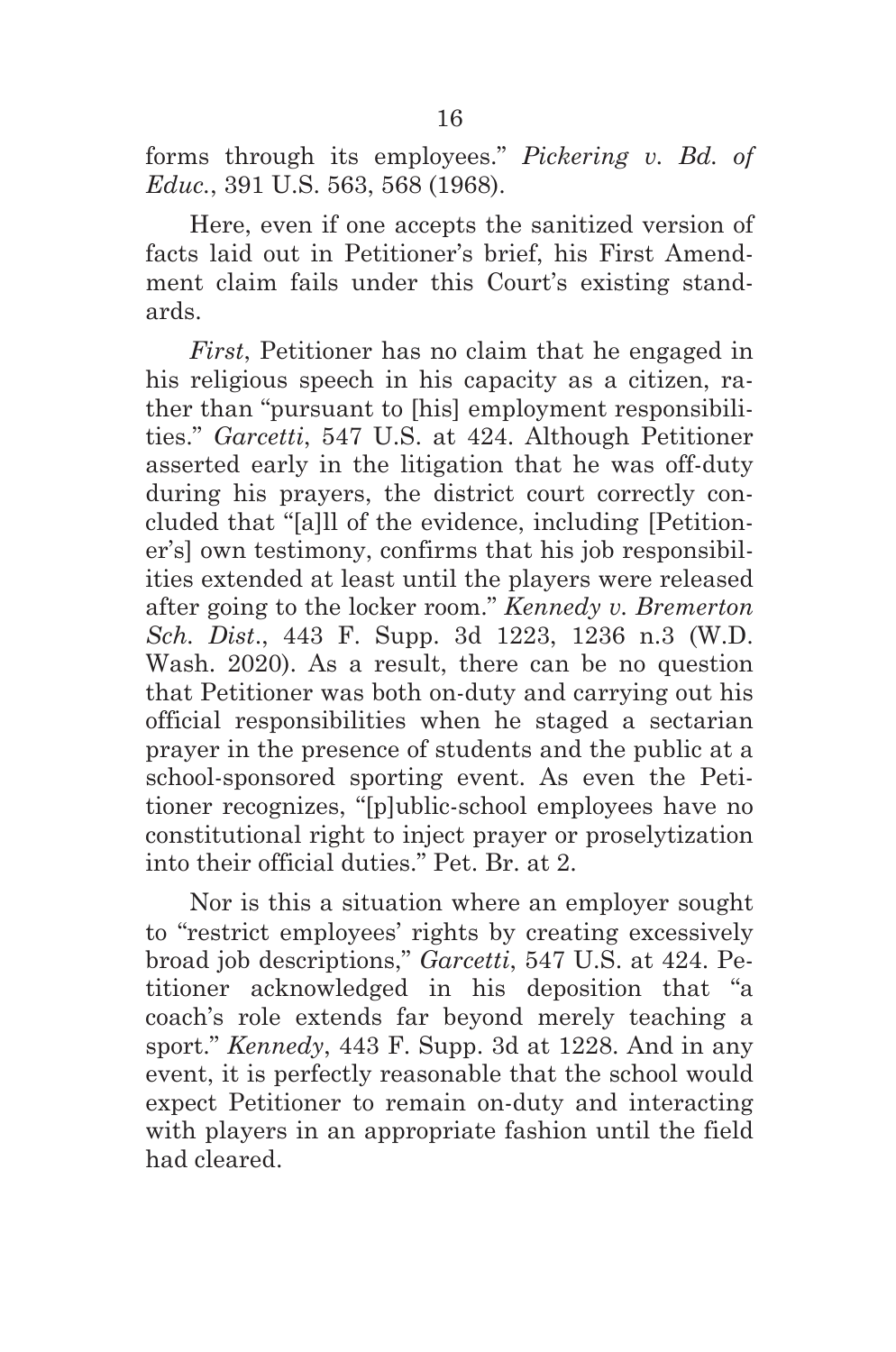Indeed, it was very much *by virtue* of Petitioner's employment position and on-duty status that he was able to accomplish his preferred religious expression in the way that he did. Ordinary citizens were in no position to commandeer the school's property to stage sectarian prayers before crowds at major, schoolsponsored events. When Petitioner undertook these activities using the status and access afforded by his position, there existed "no relevant analogue to speech by citizens who are not government employees." *Garcetti*, 547 U.S. at 424. Thus, under this Court's current controlling standards, Petitioner's speech is categorically without First Amendment protection because it was made pursuant to his official duties.

*Second*, even if one assumes that Petitioner expressed himself solely in his capacity as a citizen for purposes of *Garcetti*, his claim would nevertheless fail. That is because a public employee's speech as a citizen can only enjoy First Amendment protection if it is on a "matter of public concern." *Id.* at 418; see also *Borough of Duryea v. Guarnieri*, 564 U.S. 379, 398 (2011) ("[O]n a matter of purely private concern, the employee's First Amendment interest must give way."). This Court has justified a categorial exclusion of protection for public-employee speech on matters of private concern on the ground that "government officials should enjoy wide latitude in managing their offices without intrusive oversight by the judiciary in the name of the First Amendment," even if the resulting discipline of the employee "may not be fair." *Connick v. Myers*, 461 U.S. 138, 146 (1983).

The religious expression at issue here plainly fails the "public concern" requirement. In fact, Petitioner has been steadfast throughout this litigation and in his brief before this Court that his expression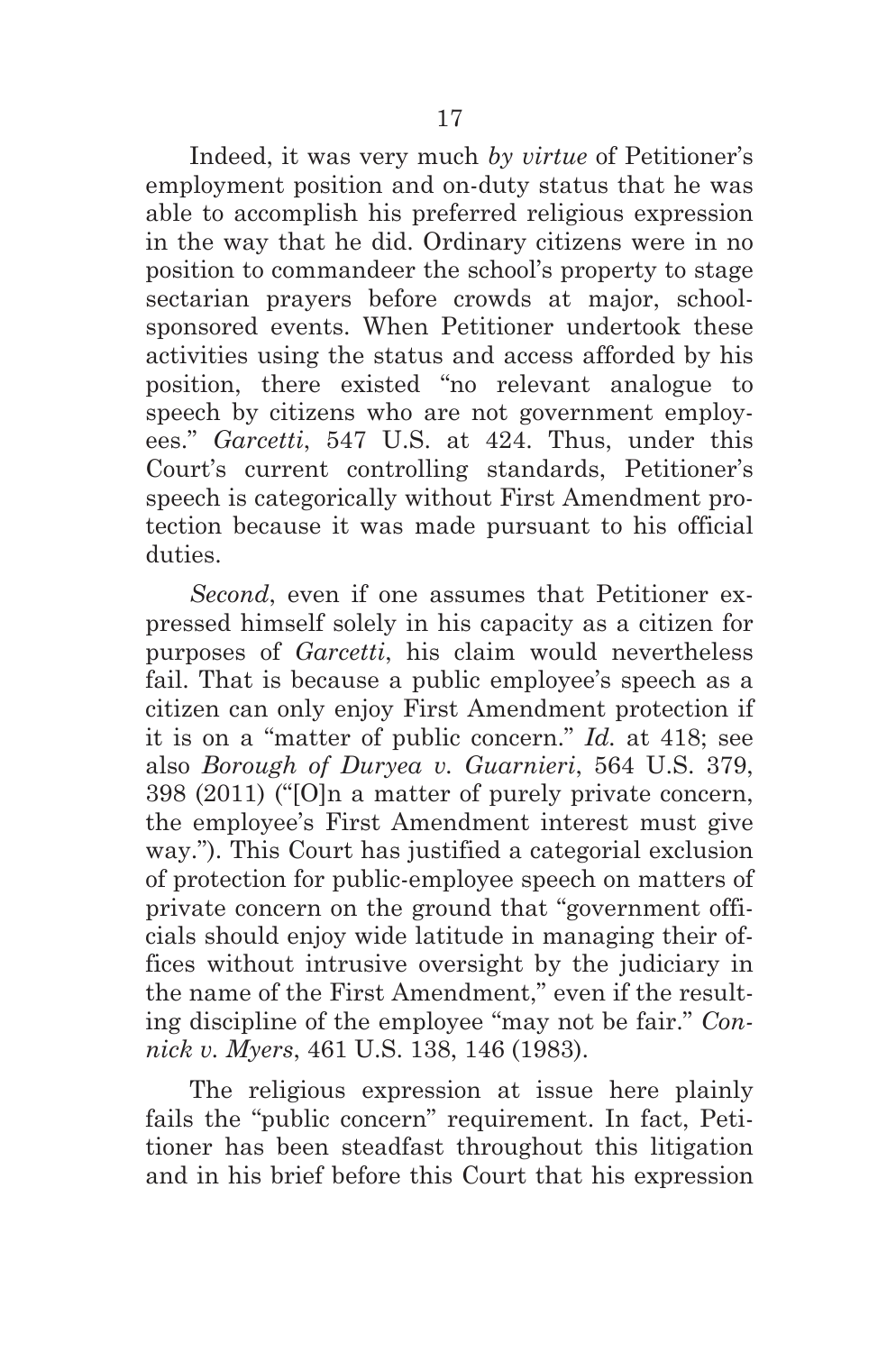was strictly "personal" and "private." Pet. Br. at 8. "Although personal religious conviction—even the honestly held belief that one must announce such conviction to others—obviously is a matter of great concern to many members of the public, in this case it simply is not a matter of 'public concern' as that term of art has been used in the constitutional sense." *Daniels v. City of Arlington*, 246 F.3d 500, 504 (5th Cir. 2001); see also *Connick*, 461 U.S. at 147 ("[W]hen a public employee speaks . . . upon matters only of personal interest . . . , a federal court is not the appropriate forum in which to review the wisdom of a personnel decision taken by a public agency allegedly in reaction to the employee's behavior."). Accordingly, Petitioner's personal and private expression of religious devotion was not protected from adverse action by his employer under current precedent. And it necessarily follows that, even if the school were wrong that the coach's prayers on the school football field created an impermissible impression that the school was endorsing religion, the school would still be well within its rights to decide that the activity was disruptive and should be stopped on school property.

## **B. The Court cannot rule in Petitioner's favor on his First Amendment claim while leaving extant precedent intact**

As shown above, a ruling in Petitioner's favor would be incompatible with two categorical exclusions from First Amendment protection for speech by public employees under current precedent: one for "expressions made pursuant to official responsibilities," *Garcetti*, 547 U.S. at 424, and another for expression on matters of "purely private concern." *Borough of Duryea*, 564 U.S. at 398. If this Court nevertheless intends to hold Petitioner's speech protected, it should decline to do so in a way that undermines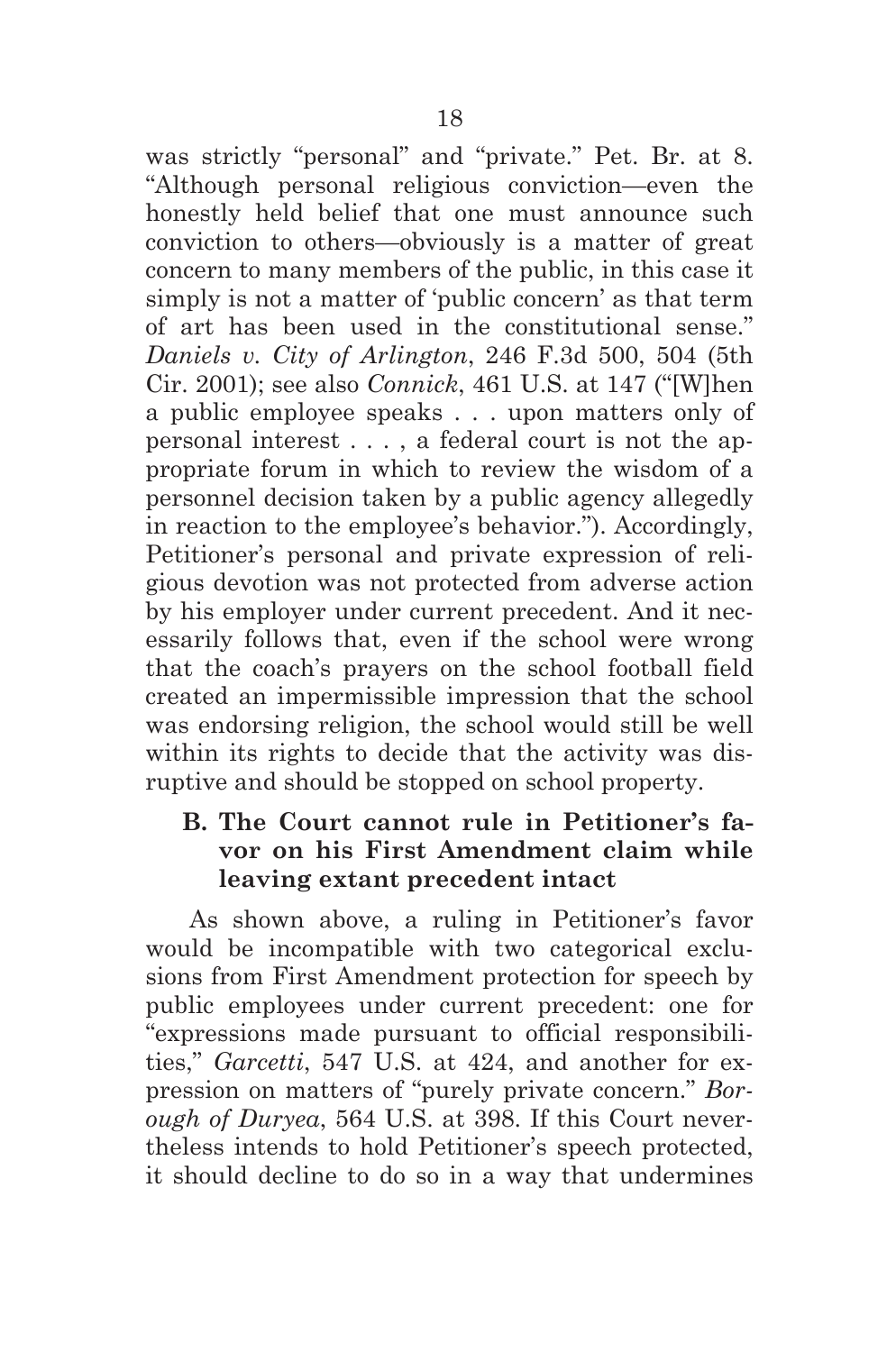broader principles of the sound administration of justice.

*First*, this Court should decline Petitioner's suggestion, implicit throughout his brief, that he be given a case-specific reprieve from the restrictions on First Amendment claims that apply to all other public employees. See generally Pet. Br. at 23−27 (misstating *Garcetti*'s pursuant-to-official-duties standard, failing to acknowledge the ramification under *Connick* of the private and personal nature of the speech at issue, and sidestepping entirely *Pickering*'s balancing of interests). The reasons for this Court to avoid departing from precedent for one particular litigant are obvious. "Courts, too, are bound by the First Amendment." *Citizens United v. FEC*, 558 U.S. 310, 326 (2010). And the judiciary—just like any other arm of government—risks committing a "constitutional wrong" when it operates in a manner that explicitly or implicitly "identifies certain preferred speakers" *Id.* at 340. A ruling that protects Petitioner's speech on terms not available to other public employees raises the specter of the government attempting to impose religious or ideological orthodoxy, which the Constitution does not permit. See *R.A.V. v. City of St. Paul*, 505 U.S. 377, 391 (1992).

Moreover, any ruling that operates as a one-caseonly relaxation of existing standards for publicemployee First Amendment claims could undermine perceptions of the Court's integrity. "[I]t is not only important that the Government . . . in fact avoid practicing political justice, but it is also critical that they appear to the public to be avoiding it, if confidence in . . . Government is not to be eroded to a disastrous extent." *U.S. Civil Serv. Comm'n v. Nat'l Ass'n of Letter Carriers*, 413 U.S. 548, 565 (1973). As this Court has recognized, the "judiciary's authority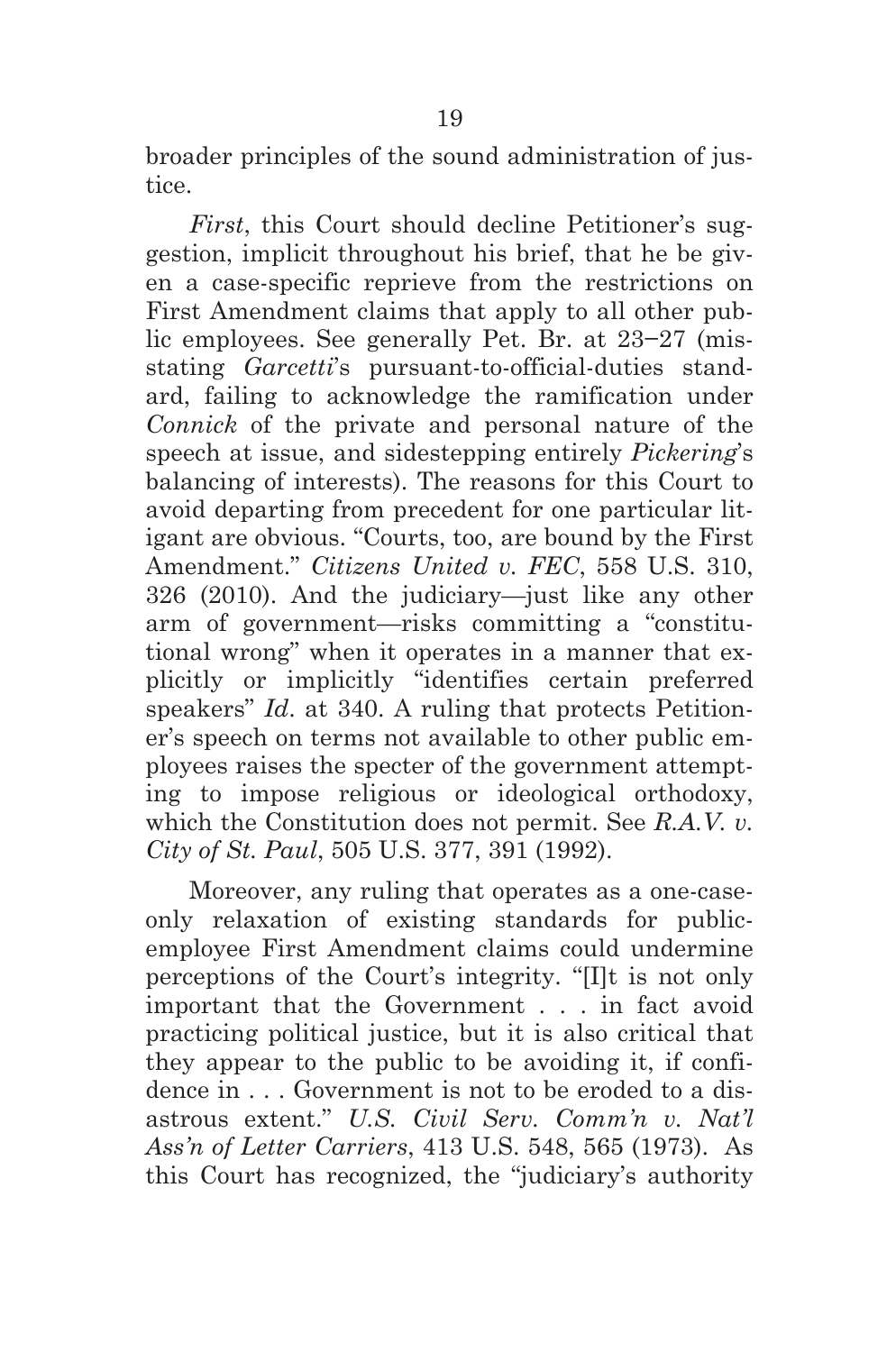. . . depends in large measure on the public's willingness to respect and follow its decisions." *Williams-Yulee*, 575 U.S. at 445–46. In a case as ideologically freighted as this one, a ruling that does not faithfully apply previously-stated legal standards would give the public the harmful impression that the judiciary, when presented with a congenial set of facts, will simply "imbue authoritative texts with their own policy preferences." Antonin Scalia & Bryan A. Garner, READING LAW: THE INTERPRETATION OF LEGAL TEXTS xxviii (2012).

*Second*, this Court should reject the approach urged by *Amicus* America First Legal, which is to rule for Petitioner on Free Exercise grounds alone and without consideration of whether Petitioner's speech was pursuant to official duties or involved matters of public concern. See Br. of *Amicus* America First Legal at 4–5. *Amicus* America First Legal is blunt in its reasons for advocating this approach: it fears that a ruling in Petitioner's favor on Free Speech grounds would authorize public-employee speech on topics it would prefer to see governmentally suppressed. In particular, *Amicus* America First Legal expresses concern that a Free Speech ruling in Petitioner's favor would allow a coach who is "a homosexual activist" to "unfurl a rainbow flag" at "midfield after each game." *Id.* at 4.

Suffice it to say, this Court should reject this argument, which *Amicus* America First Legal advances for purposes that are openly disdainful of every principle the First Amendment embodies. In determining the standards for protecting the First Amendment rights of public employees, it would be a grave "constitutional wrong" for this Court to exalt the rights of "certain preferred speakers" while denigrating the rights of others. *Citizens United*, 558 U.S. at 340; see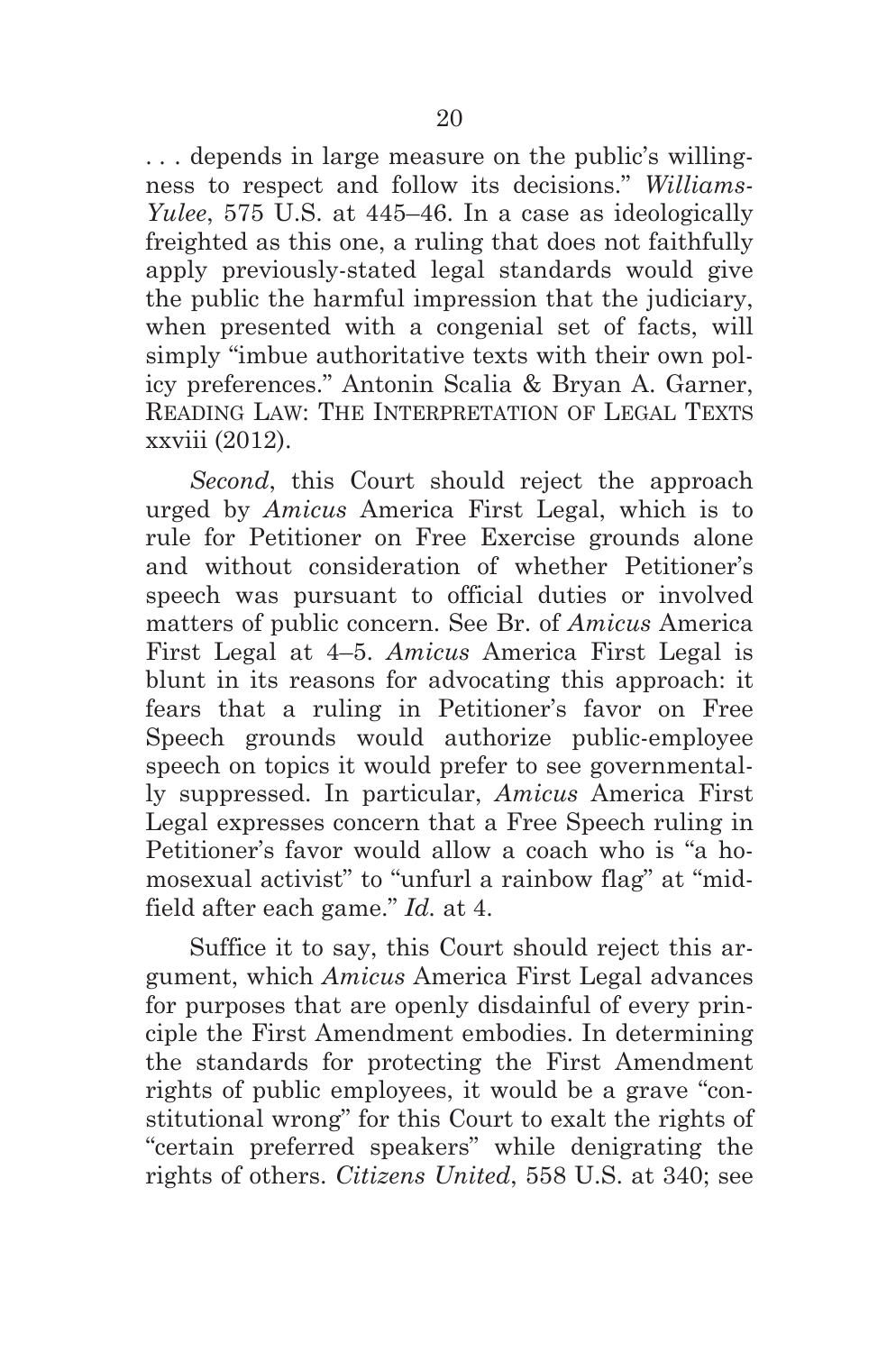also *R.A.V.*, 505 U.S. at 391. Likewise, this Court should not establish standards that draw lines among religious beliefs (which may include advocating for the rights of gay and transgender people) or that draw lines between deeply held religious convictions and secular ones. See *Welsh v. United States*, 398 U.S. 333, 356 (1970) (Harlan, J., concurring) (explaining that "such distinctions are not . . . compatible with the Establishment Clause of the First Amendment").

At any rate, this Court should reject the suggestion to apply different standards to public-employee claims under the Free Exercise Clause, because doing so would expose "public employers to intolerable legal uncertainty" and create "yet another speech-related puzzlement that government employers, judges, and juries must struggle to solve." *Waters v. Churchill*, 511 U.S. 661, 692 (1994) (Scalia, J., concurring). This Court has already recognized in *Borough of Duryea* that, in the context of public employment, the other protections of the First Amendment (in that case, the ones arising under the Petition Clause) are subjected to the same standards as Free Speech claims governed by *Garcetti*. See *Borough of Duryea*, 564 U.S. at 389. The rationale for that decision applies with equal force to any Free Exercise claim here. Just like petitions and non-religious speech, religious exercise "can interfere with the efficient and effective operation of government," affect "public confidence in the government and its employees," or undermine employee morale. *Id*. at 389–90. Likewise, "[a]rticulation of a separate test for the [Free Exercise Clause] would aggravate potential harm to the government's interests by compounding the costs of compliance with the Constitution." *Id*. at 393.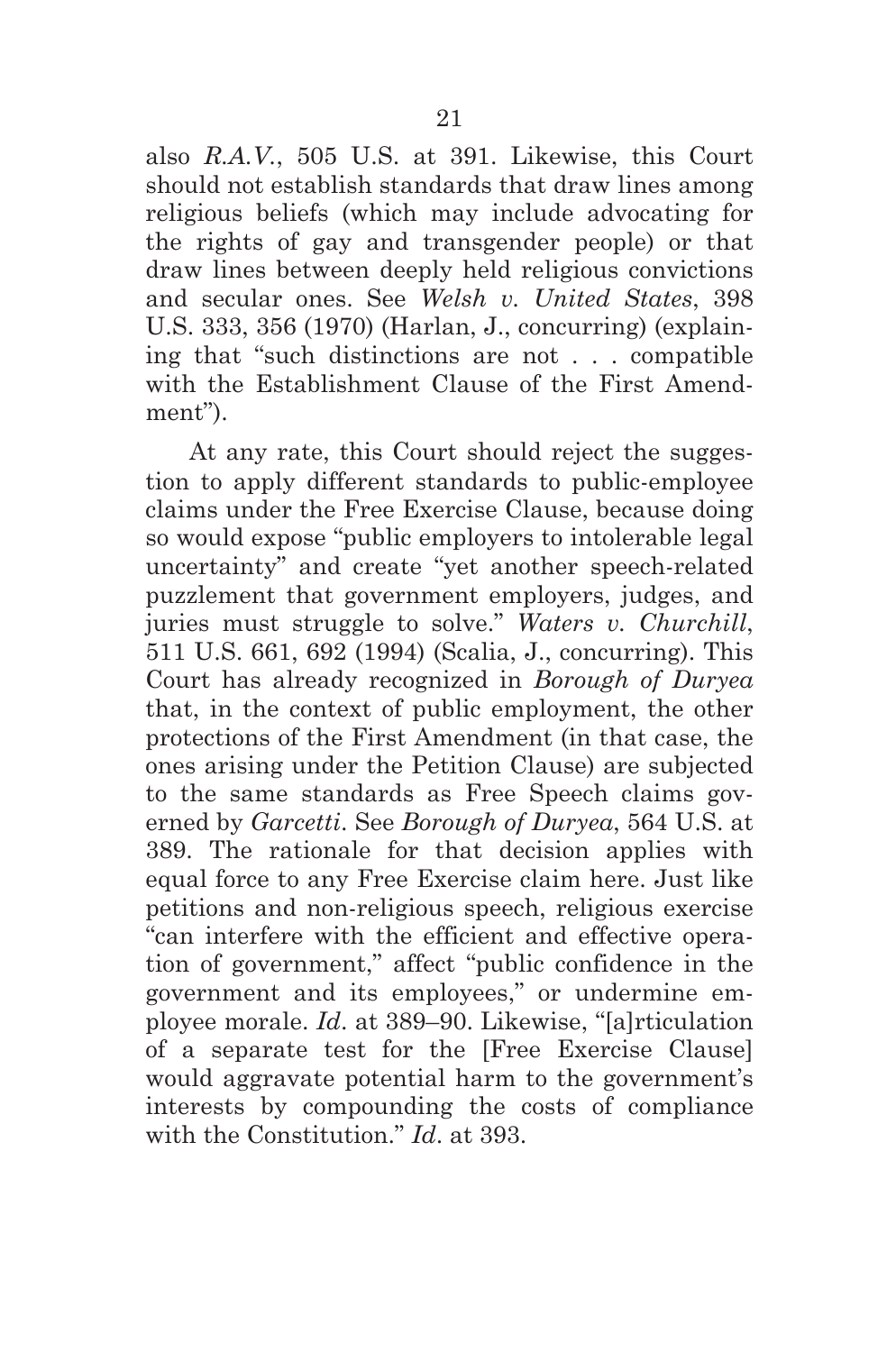**C. If this Court is intent on ruling for Petitioner on the First Amendment claim, it must modify existing precedent in a principled way that ensures the rights of all public employees**

If this Court reverses the Ninth Circuit on the Establishment Clause issue, Petitioner's case may present an opportunity to revisit and modify its precedent restricting the First Amendment rights of public employees. In doing so, this Court should take account of the ways in which *Garcetti* and other precedents have become unworkable and inadequate. Ultimately, this Court should recognize a handful of changes to the prevailing standards that would be simple and easy to administer and would, most importantly, advance the public interest.

> **1. Modification of existing precedent would be appropriate because it has proven unworkable and inadequate for the protection of important First Amendment rights**

This Court's decision in *Garcetti*—and its introduction of the "pursuant to official duties" standard marked a sea change in the law that greatly restricted the First Amendment rights of public employees. Scholarly reaction to the decision has been overwhelmingly negative. See, e.g., Sheldon H. Nahmod, *Public Employee Speech, Categorical Balancing, and § 1983: A Critique of* Garcetti v. Ceballos, 42 U. RICH. L. REV. 561, 563 (2008) (describing *Garcetti* as "unsound as a matter of First Amendment policy"). These critiques have focused, not only on a significant diminution of personal autonomy for the millions of Americans who work in the public sector, but on the harm done to the public at large by stripping important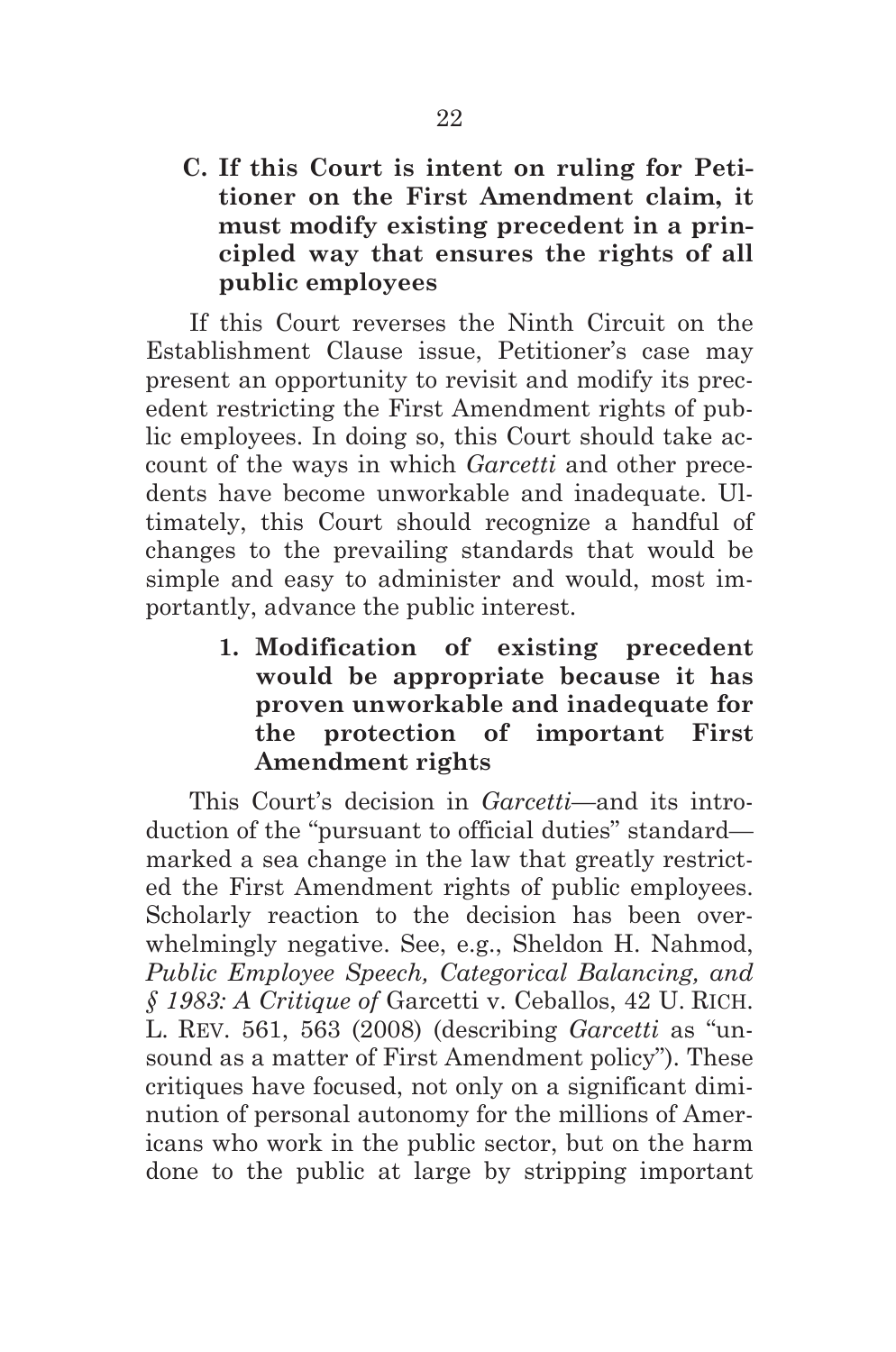constitutional protections from employees who reveal information about governmental operations or expose governmental wrongdoing. See Erwin Chemerinksy, *The Rookie Year of the Roberts Court and a Look Ahead: Civil Rights*, 34 PEPP. L. REV. 535, 539 (2007) (*Garcetti* "is not only a loss of free speech rights for millions of government employees, but it is really a loss for the general public, who are much less likely to learn of government misconduct"); Cynthia Estlund, *Free Speech Rights that Work at Work: From the First Amendment to Due Process*, 54 UCLA L. REV. 1463, 1471 (2007) (criticizing *Garcetti* by asking, "why are public employees not acting as citizens when they speak out about government misconduct, waste, or dishonesty in the course of doing their jobs?"); Paul M. Secunda, Garcetti*'s Impact on the First Amendment Speech Rights of Federal Employees*, 7 FIRST AMEND. L. REV. 117, 117 (2008) (*Garcetti* makes "it nearly impossible for conscientious public servants to speak out in the best interests of the public without jeopardizing their careers.").

The harms predicted by these critiques have been borne out in the workplace and the courts. As one state supreme court has observed, *Garcetti*'s distinction between citizen and employee speech has not only proven "artificial and . . . difficult to apply," it also has the perverse effect of "reduc[ing] the likelihood that public employees would speak to their employers regarding corrupt practices, threats to the public safety[,] or other illegal or dangerous workplace practices." *Trusz v. UBS Realty Investors, LLC*, 123 A.3d 1212, 1224–25, 1230 (Conn. 2015). The same court also recognized that *Garcetti* is fundamentally incompatible with the promotion of "liberties designed to foster individuality," "vibrant public speech," and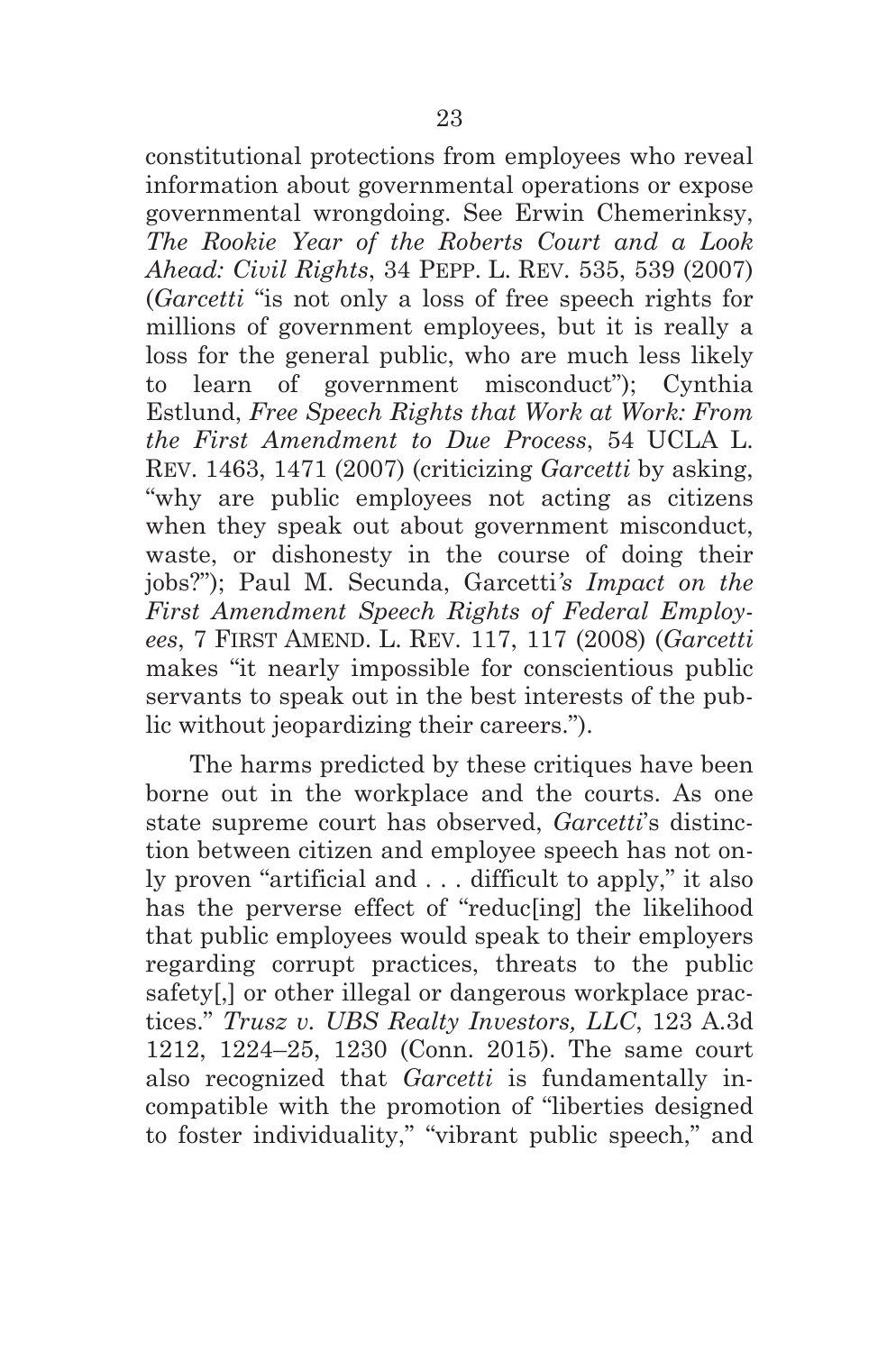"a minimum of governmental interference." *Id.* at 1229.

The effects of *Garcetti* have been especially baleful for *Amici*'s members and other educators in public schools. This Court's cases promise that, just like their students, teachers do not "shed their constitutional rights to freedom of speech or expression at the schoolhouse gate," *Tinker v. Des Moines Indep. Cmty. Sch. Dist*., 393 U.S. 503, 506 (1969), and that they "must always remain free to inquire, to study and to evaluate, to gain new maturity and understanding; otherwise our civilization will stagnate and die." *Sweezy v. New Hampshire*, 354 U.S. 234, 250 (1957). But, in the wake of *Garcetti*, the pages of the Federal Reporters tell a different story, in which courts have routinely upheld discipline or discharge for educators based on their classroom speech or whistleblowing on important public matters. See, e.g., *Evans-Marshall v. Bd. of Educ.,* 624 F.3d 332, 334–35 (6th Cir. 2010) (*Garcetti* doomed teacher's First Amendment claim when she was fired after a parent complained about the content of a book she assigned from the school's curriculum); *Mayer v. Monroe County Cmty. Sch. Corp*., 474 F.3d 477, 478 (7th Cir. 2007) (same with regard to teacher's claim challenging her dismissal for responding honestly to a student's question about whether she honked when she saw a "Honk for Peace" sign); *Mpoy v. Rhee*, 758 F.3d 285, 289 (D.C. Cir. 2014) (same with regard to a teacher who complained that his principal pressured him to falsify test scores); *Fox v. Traverse City Area Pub. Sch. Bd. of Educ.,* 605 F.3d 345, 348 (6th Cir. 2010) (same with regard to a special education teacher who complained to her supervisor that the size of her teaching caseload was above the legal limit). A 2016 analysis of federal circuit decisions concerning school employee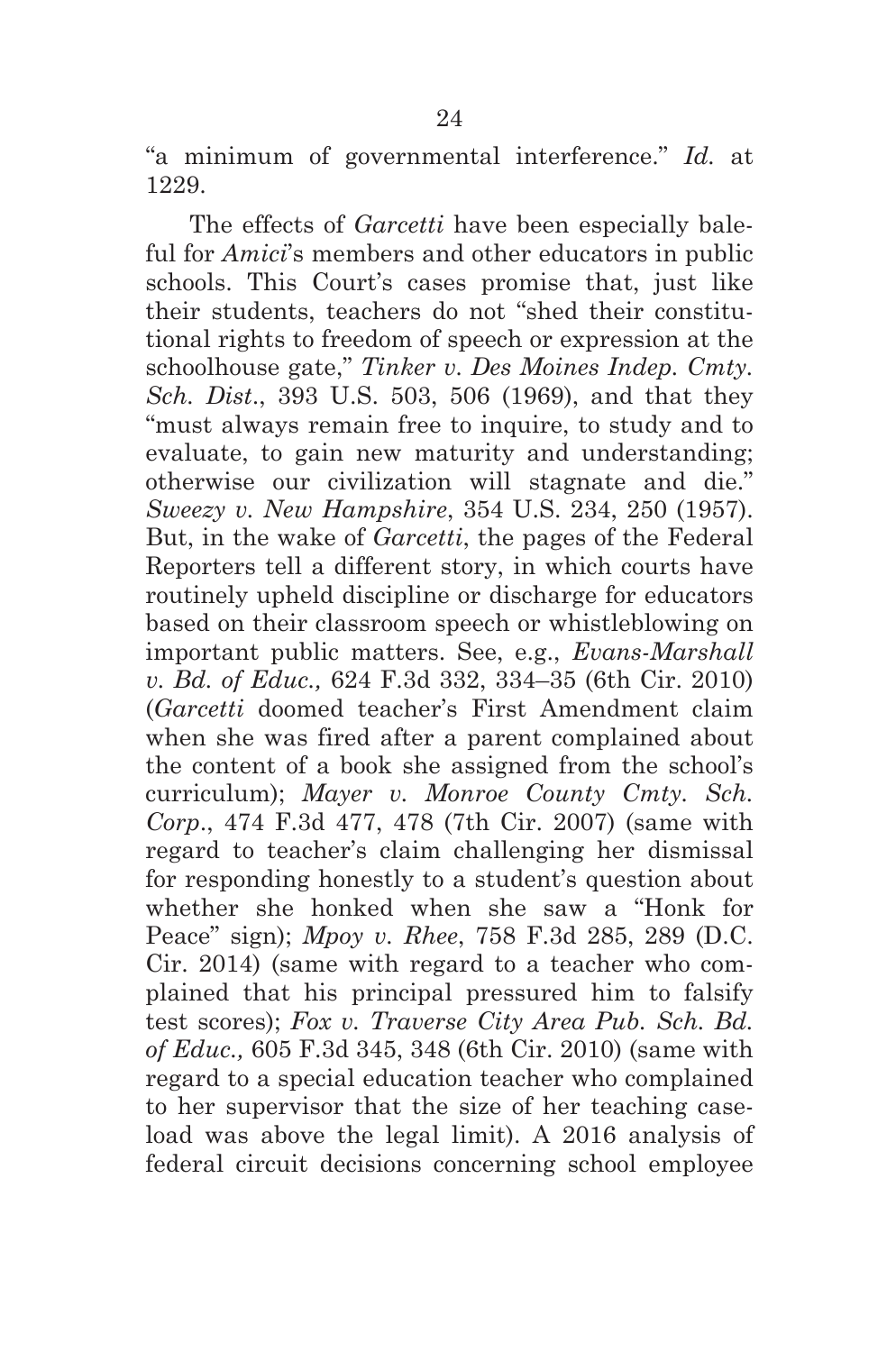Free Speech claims found "a steady increase in voting tendencies" among federal appellate judges "favoring employers in K-12 free speech cases over the entire period of [the] analysis." Lewis M. Wasserman & John P. Connolly, *Unipolar Panel Effects and Ideological Commitment: An Analysis of U.S. Courts of Appeals Free Speech Decisions Involving K-12 Public Education Employees*, 31 ABA J. LAB. & EMP. L. 537, 541–42 (2016) (observing that, while 50% of votes favored employers before *Connick*, and just over 60% favored employers in the period between *Connick* and *Garcetti*, the post-*Garcetti* figure rose to over 80%).

Educators are particularly vulnerable at this very moment. State legislatures and local school boards across the country are considering and enacting vaguely-worded teaching restrictions that "target discussions of race, racism, gender, and American history." PEN America, *Educational Gag Orders: Legislative Restrictions on the Freedom to Read, Learn, and Teach* 4 (2022). The furor surrounding these issues has created deep concern among educators around the country about how to comply with new laws and how far educators must go in prophylactically censoring their own teaching and speech in order to avoid controversy that might endanger their jobs. See Laura Meckler & Hannah Natanson, *New Critical Race Theory Laws Have Teachers Scared, Confused and Self-Censoring*, WASH. POST (Feb. 22, 2022); Adrian Florido, *Teachers Say Laws Banning Critical Race Theory Are Putting a Chill on Their Lessons*, NPR (May 28, 2021). In some places, the creation of "hotlines" to report educators for teaching a proscribed topic have caused even greater concern. See Omar Abdel-Baqui & Jennifer Calfas, *New Virginia Hotline Lets Parents Report 'Divisive Teaching Practices'*, WALL ST. J. (Jan. 26, 2022) (noting that "educa-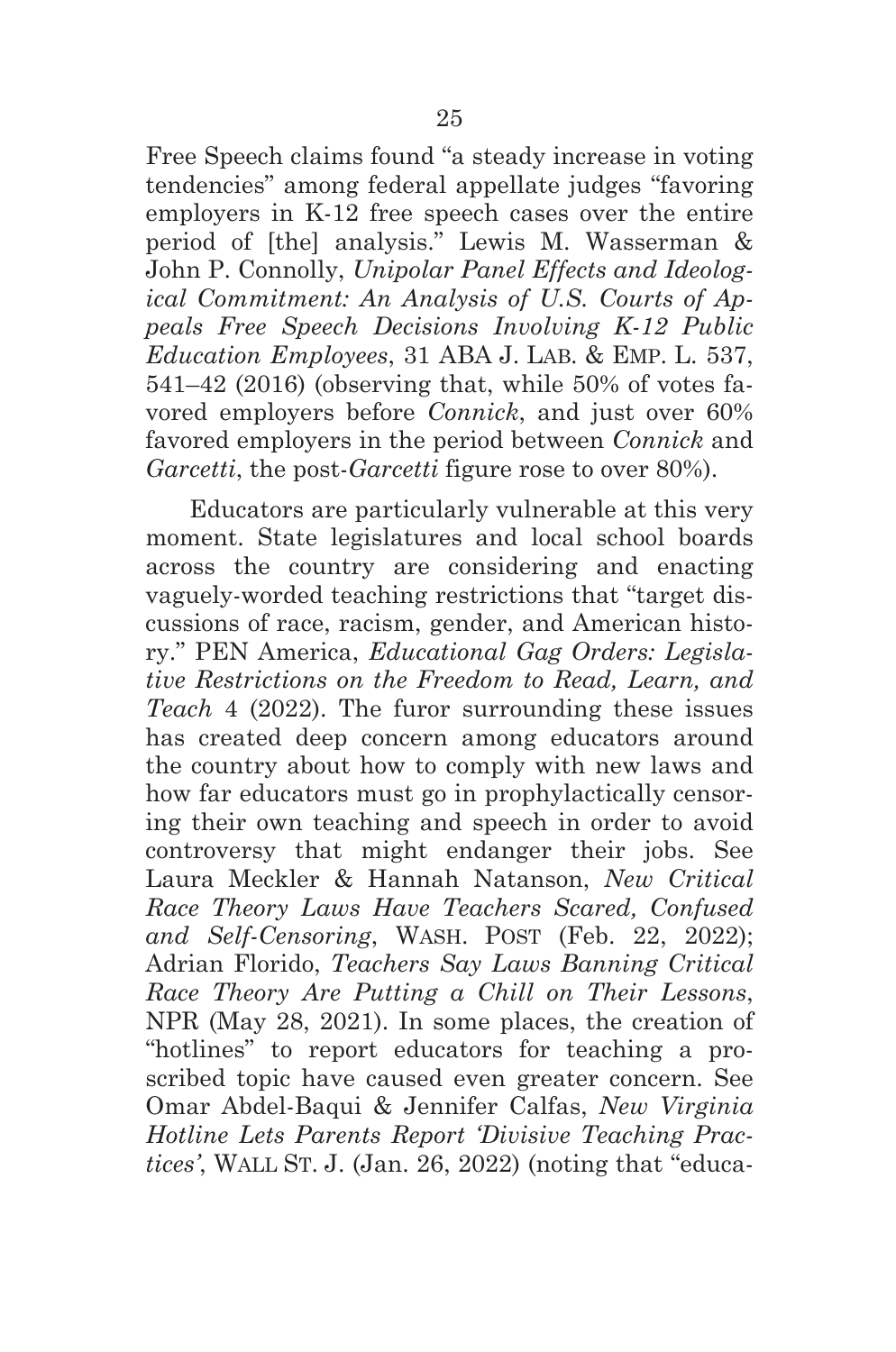tors in the state worry [the hotline] could be used to intimidate staff teaching historical fact"); Haley Yamada, *Teachers in New Hampshire Face New Legal Threats for Teaching So-Called 'Divisive Concepts' on Race: 'It's Psychological Warfare,'* ABC NEWS (Nov. 16, 2021).

Given the inadequate track record of this Court's current approach to protecting the First Amendment rights of public employees, the time has surely come—in this case or perhaps another in the near future—for a re-examination and revision of the Court's precedents in this area.

## **2. If this Court decides to re-examine its precedent in this area, it should establish clear rules protecting publicemployee expression**

There are three principal revisions to current precedent that would be consistent with the text and structure of the First Amendment and that would address the problems of unworkability and inadequate protection posed by existing case law.

*First*, this Court should abandon *Garcetti*'s categorical exclusion of speech "pursuant to official duties" from the protections of the First Amendment. As noted above, *Garcetti*'s pursuant-to-official-duties standard has, from its very inception, harmed employees and the public at large by chilling substantial amounts of speech on matters of urgent public concern—including corruption, abuse, and dangers to public safety. See *supra* at 23−25. Moreover, the imprecision of the pursuant-to-official-duties standard has sown confusion in the lower courts, leading to decisions that are impossible to square with any meaningful conception of the First Amendment. See, e.g., *Lane v. Franks*, 573 U.S. 228, 247 (2014) (reversing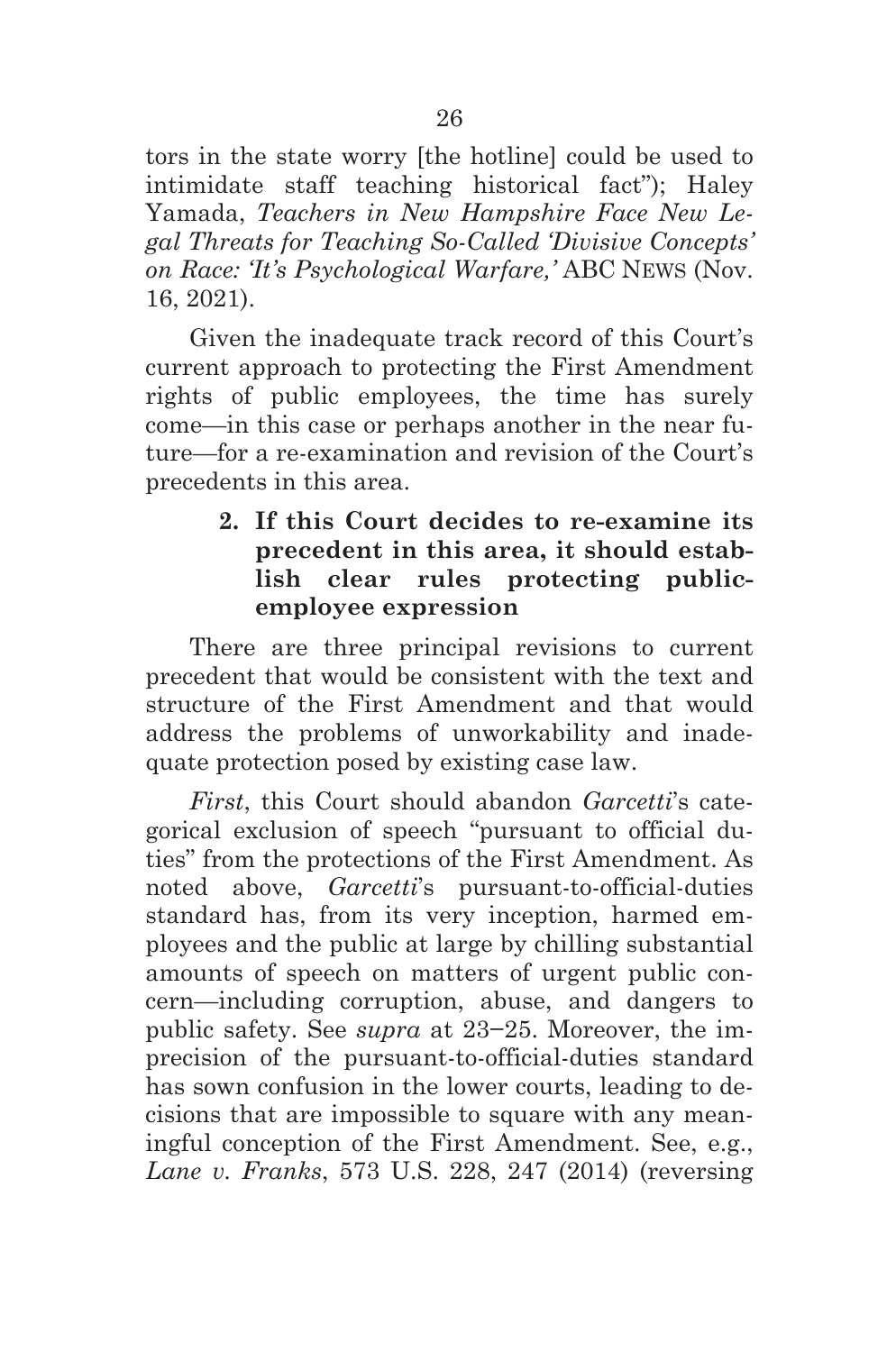the Eleventh Circuit's erroneous conclusion that a college employee's truthful sworn testimony, compelled by subpoena, was unprotected under *Garcetti* because it concerned information learned on the job); *Weintraub v. Bd. of Educ.*, 593 F.3d 196, 209 n.6 (2d Cir. 2010) (Calabresi, J., dissenting) (criticizing a panel majority's conclusion that an employee's union grievance is unprotected speech pursuant to official duties and noting the "distinct irony in the idea that unions, which so many employers seek to exclude from the workplace, are somehow transmuted into entities that promote the employer's mission" for purposes of *Garcetti*) (cleaned up).

*Amici* do not gainsay the reality that a citizen entering public employment "by necessity must accept certain limitations on his or her freedom" because "[g]overnment employers, like private employers, need a significant degree of control over their employees' words and actions." *Garcetti*, 547 U.S. at 418. However, these concerns are better addressed—not with a categorical rule of exclusion for speech pursuant to official duties—but by incorporating the capacity in which an employee speaks as a factor in the traditional balancing of interests performed under *Pickering* to account for both the interest of the employee in speaking and the government employer's interest in "promoting the efficiency of the public services it performs through its employees." 391 U.S. at 569. Thus, to the extent an employee's speech is made pursuant to her duties as a government employee, she would have a correspondingly lighter interest to weigh against the government employer's interests but her speech would not be categorically excluded from protection.

*Second,* this Court should abandon *Connick*'s categorical exclusion of speech on matters of "private"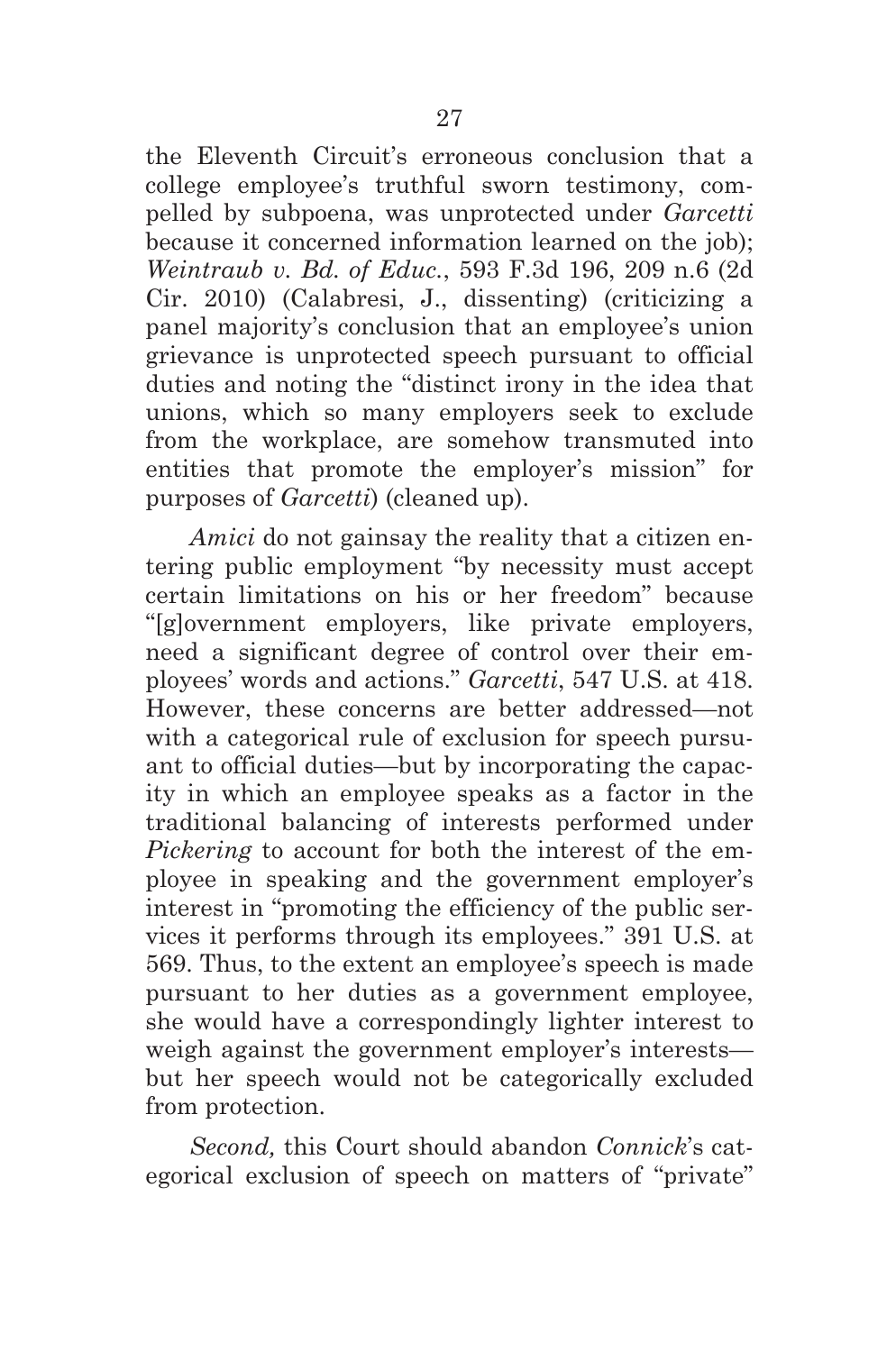concern from the protections of the First Amendment. The current categorical rule renders a vast swath of speech unprotected, including speech on the deepest and most private matters, even when they are discussed in an individual's personal capacity outside the workplace. Cf. *Mahanoy Area Sch. Dist. v. B.L.*, 141 S. Ct. 2038, 2048 (2021) (extending First Amendment protection to a student's off-campus expression of personal frustration and observing that, while "[i]t might be tempting to dismiss [the student's speech as] as unworthy," it is "sometimes . . . necessary to protect the superfluous in order to in order to preserve the necessary"); see also Eugene Volokh, *Freedom of Speech and Information Privacy: The Troubling Implications of a Right to Stop People from Speaking About You*, 52 STAN. L. REV. 1049, 1093 (2000) (explaining that "communication related to the real, everyday experience of ordinary people" is entitled to significant protection under the First Amendment because it "deeply affects the way we view the world, deal with others, evaluate their moral claims on us, and even vote; and its effect is probably greater than that of most of the paintings we see or the editorials we read"). Moreover, this Court's precedents attempting to separate matters of public and private concern have become increasingly confused and difficult to parse. Compare, e.g., *Connick*, 461 U.S. at 148 (holding that discussions among employees of ordinary workplace concerns do not involve matters of public concern), with *Janus v. AFSCME Council 31*, 138 S. Ct. 2448, 2475–77 (2018) (concluding that the presence of a union in such discussions converts them into matters of "overwhelmingly . . . substantial public concern").

To be sure, government employers have a strong interest in preserving "wide latitude in managing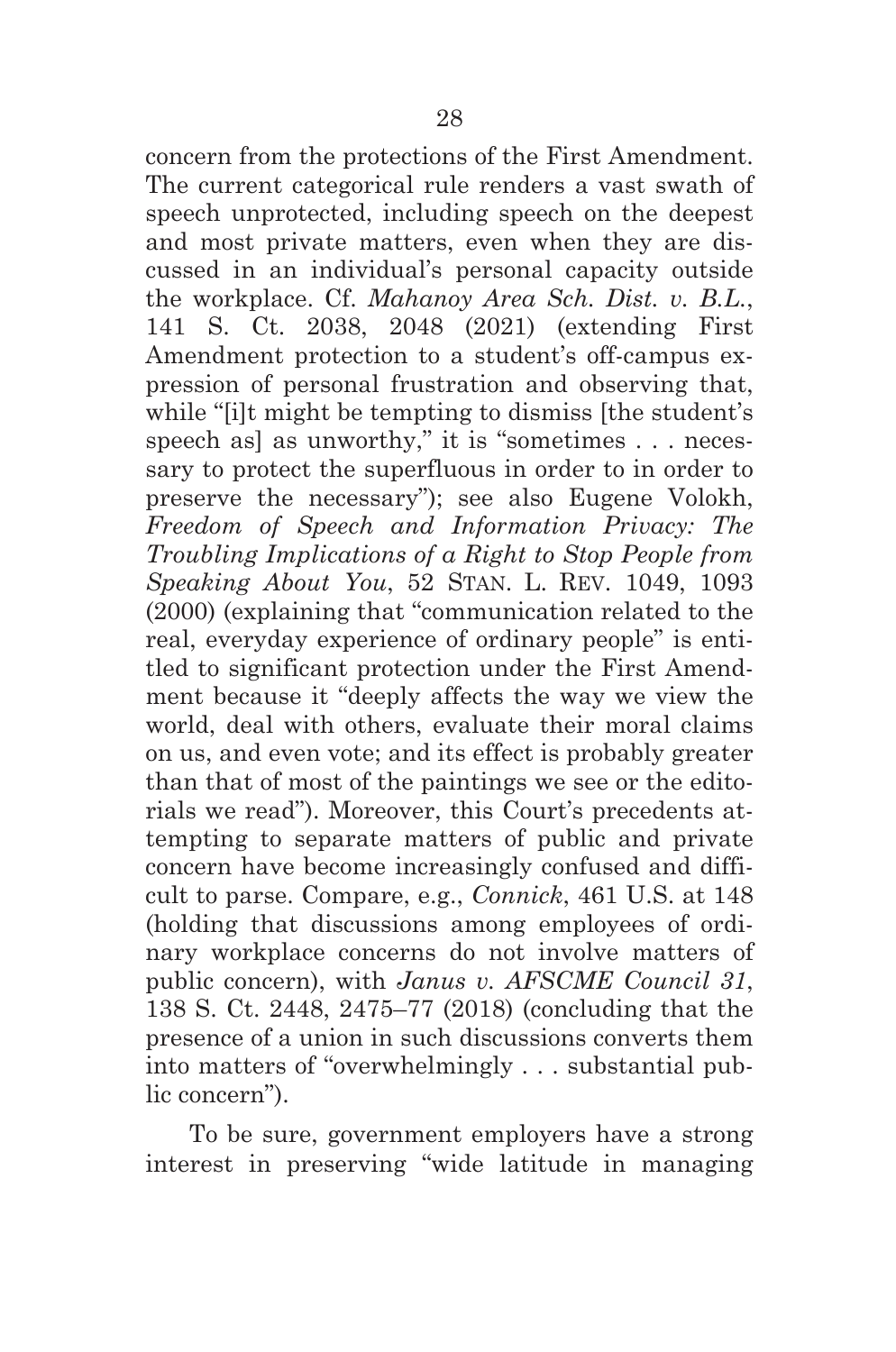their offices." *Connick*, 461 U.S. at 146. But the better approach, again, would be to allow the degree of public or private concern to be weighed in the balancing conducted under *Pickering*. Where an employee's speech is of relatively small importance to either the employee or the public, and the employer has a substantial reason for restricting the speech, balancing will favor the employers. See, e.g., *City of San Diego v. Roe*, 543 U.S. 77, 84 (2004) (per curiam) (rejecting a First Amendment claim where the employee's lowvalue speech—consisting of homemade pornography—was "detrimental to the mission and functions of the employer").

*Finally*, this Court should recognize that a significant factor in *Pickering* balancing is the extent to which an employer provided notice that the kind of speech at issue would be proscribed. The inclusion of such a factor would be particularly important for educators who carry out their duties in increasingly polarized and fractious environments. Such a requirement would ensure that local school boards can exercise their traditional authority to set the curriculum, while also recognizing that "[f]ew subjects lack controversy," and "[i]f teachers must fear retaliation for every utterance, they will fear teaching." *Ward v. Hickey*, 996 F.2d 448, 453 (1st Cir. 1993).

If this Court considers Petitioner's First Amendment claims, these refinements discussed above would be sensible improvements to the current state of the law. Implementing them would ensure the principled application of legal standards in this case and would provide millions of public employees with protections worthy of the First Amendment's principles.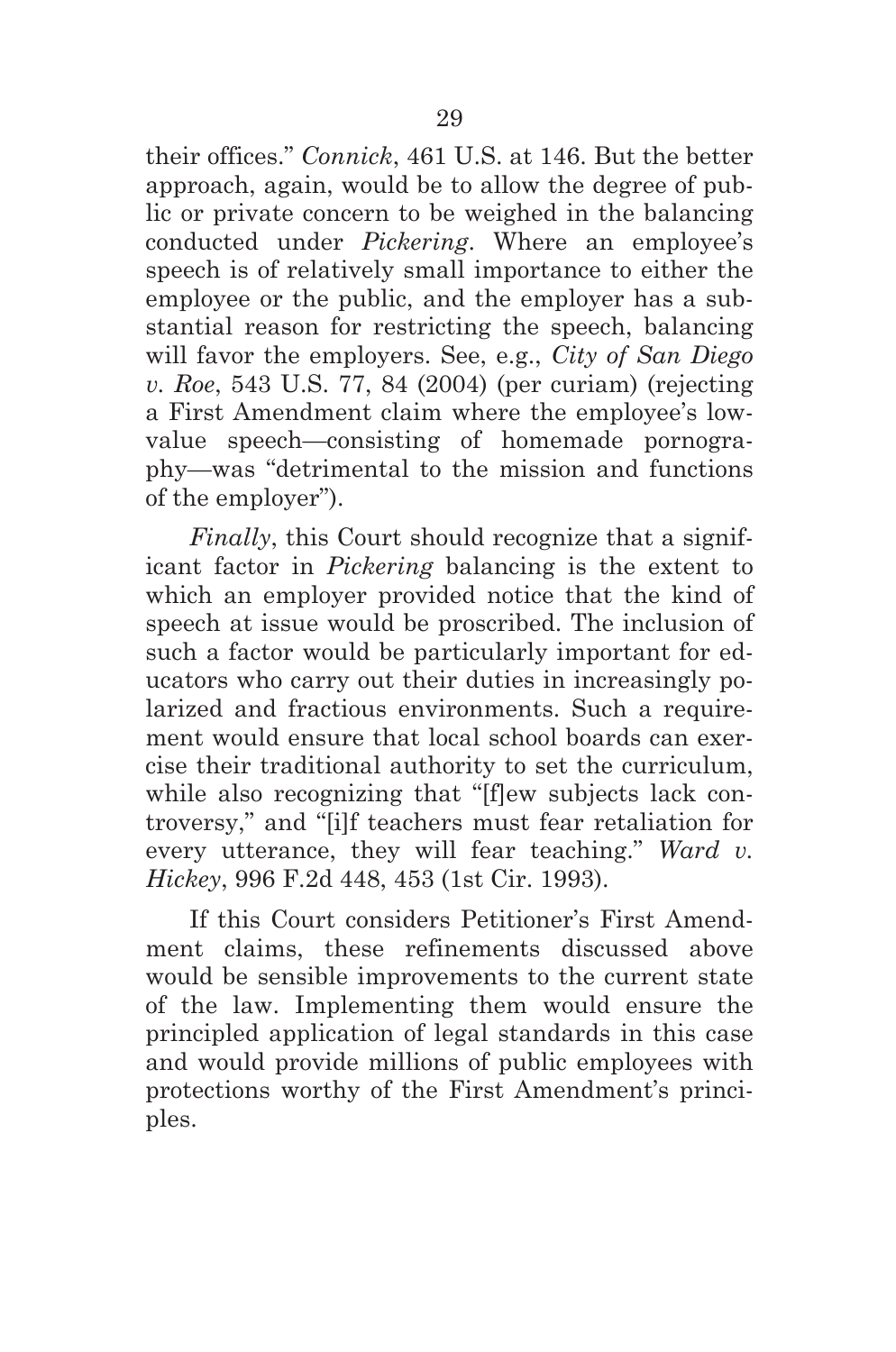### **CONCLUSION**

For the reasons explained above, *Amici* submit that this Court should affirm the Ninth Circuit's judgment below on the Establishment Clause issue. If, however, this Court proceeds to Petitioner's Free Speech and Free Exercise claims, *Amici* submit that the Court should revisit its existing precedent in this area in accordance with the arguments made in this brief.

Respectfully submitted.

| <b>RHONDA WEINGARTEN</b> | <b>ALICE O'BRIEN</b>  |
|--------------------------|-----------------------|
| DAVID J. STROM           | Counsel of Record     |
| DANIEL J. MCNEIL         | <b>JASON WALTA</b>    |
| American Federation      | <b>KRISTEN HOLLAR</b> |
| of Teachers              | LAURA B. PETTY        |
| 555 New Jersey Ave. NW   | National Education    |
| Washington, DC 20001     | Association           |
| $(202)$ 393-7472         | 1201 Sixteenth St. NW |
|                          | Washington, DC 20036  |
| Counsel for Amicus Cu-   | $(202)$ 822-7035      |
| riae American Federation | aobrien@nea.org       |
| of Teachers, AFL-CIO     |                       |

*Counsel for Amicus Curiae National Education Association*

April 1, 2022